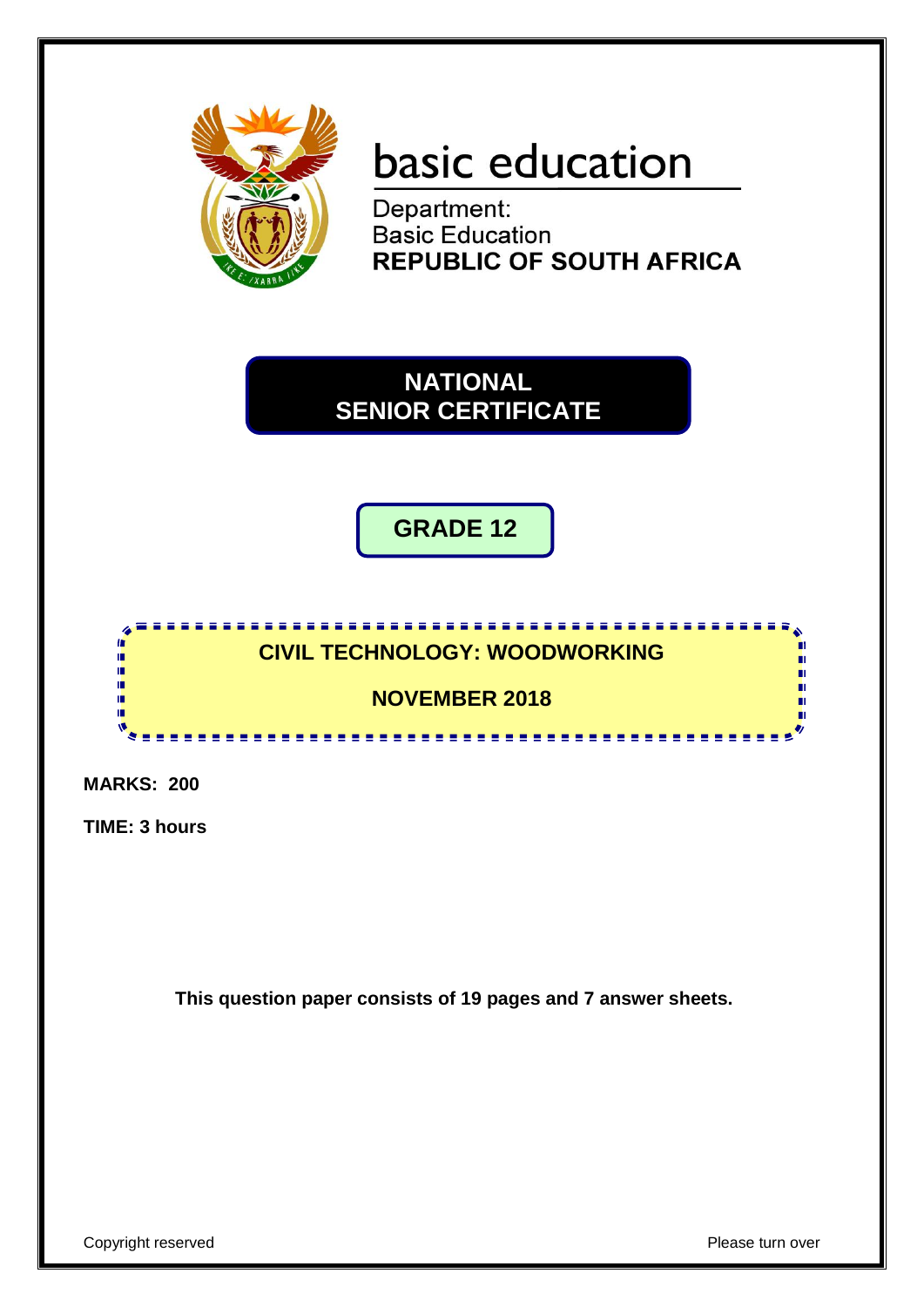#### **REQUIREMENTS:**

- 1. Drawing instruments
- 2. A non-programmable calculator
- 3. ANSWER BOOK

#### **INSTRUCTIONS AND INFORMATION**

- 1. This question paper consists of SIX questions.
- 2. Answer ALL the questions.
- 3. Answer each question as a whole. Do NOT separate subsections of questions.
- 4. Start the answer to EACH question on a NEW page.
- 5. Do NOT write in the margins of the ANSWER BOOK.
- 6. You may use sketches to illustrate your answers.
- 7. Write ALL calculations and answers in the ANSWER BOOK or on the attached ANSWER SHEETS as required.
- 8. Use the mark allocation as a guide to the length of your answers.
- 9. Make drawings and sketches in pencil, fully dimensioned and neatly finished off with descriptive titles and notes to conform to the *SANS/SABS Code of Practice for Building Drawings.*
- 10. For the purpose of this question paper, the size of a brick should be taken as 220 mm x 110 mm x 75 mm.
- 11. Use your own discretion where dimensions and/or details have been omitted.
- 12. Answer QUESTIONS 2, 3.5, 5.9, 6.3 and 6.7 on the attached ANSWER SHEETS using drawing instruments, where necessary.
- 13. Write your CENTRE NUMBER and EXAMINATION NUMBER on every ANSWER SHEET and hand them in with your ANSWER BOOK, whether you have used them or not.
- 14. Drawings in the question paper are NOT to scale due to electronic transfer.
- 15. Google Images was used as the source of all photographs and pictures.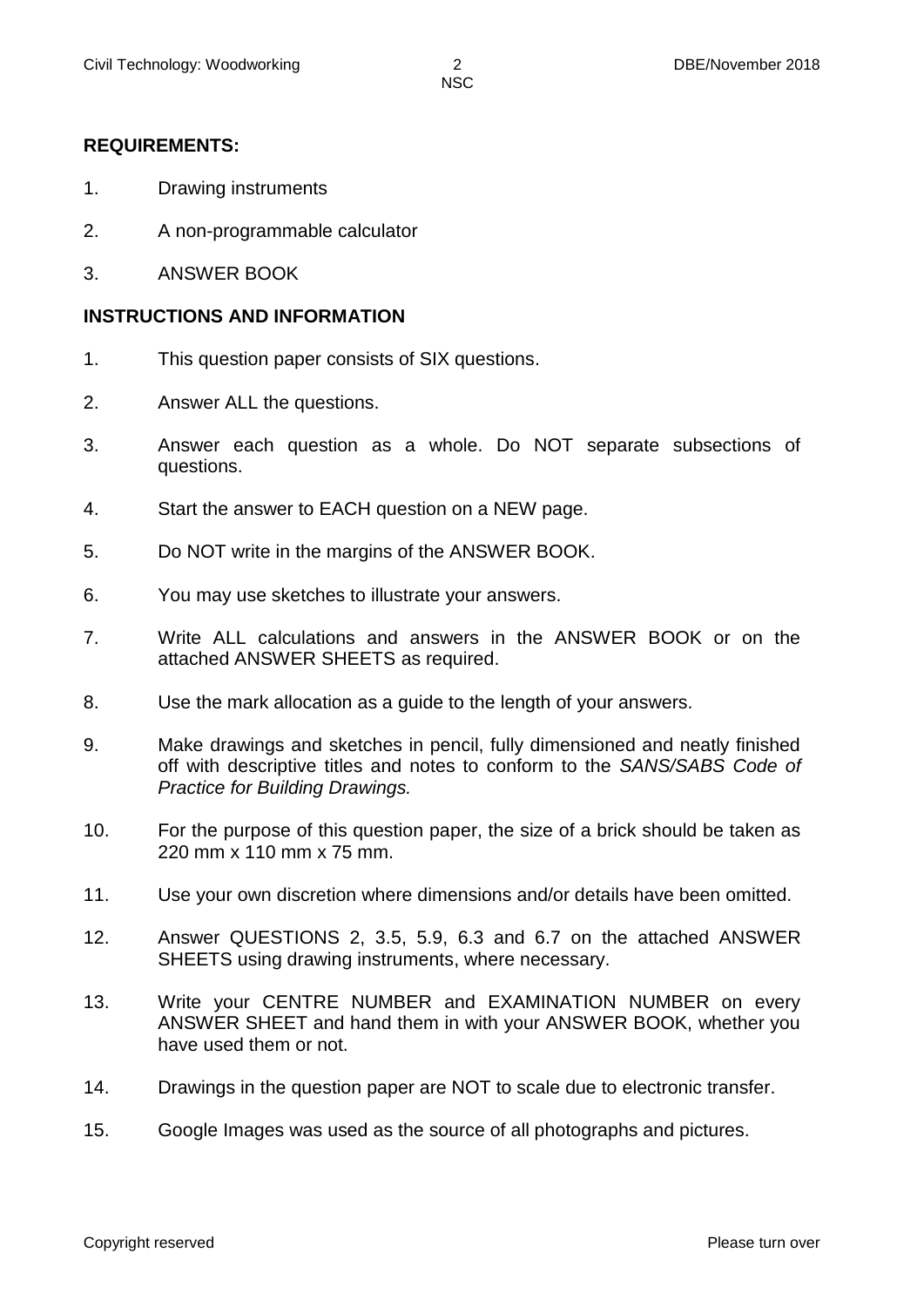#### **QUESTION 1: OHSA, MATERIALS, TOOLS, EQUIPMENT AND JOINING (GENERIC)**

Start this question on a NEW page.

1.1 Choose a description from COLUMN B that matches an item in COLUMN A. Write only the letter (A–G) next to the question numbers (1.1.1 to 1.1.5) in the ANSWER BOOK, e.g. 1.1.6 H.

| <b>COLUMN B</b>                                                           |   | <b>COLUMN A</b>  |       |
|---------------------------------------------------------------------------|---|------------------|-------|
| not to be used in the proximity of<br>electrical wires                    | A | Sole plate       | 1.1.1 |
| to cover iron or steel with a layer of                                    | B | Aluminium ladder | 1.1.2 |
| zinc to prevent it from rusting                                           |   | Scaffold         | 1.1.3 |
| prevents splashing of chemicals                                           | C | Safety net       | 1.1.4 |
| protect metal, wood and other<br>materials against corrosion and          | D | Galvanising      | 1.1.5 |
| prevents falling objects from injuring                                    | E |                  |       |
| prevents vertical standards from<br>sinking into the ground               | F |                  |       |
| should be provided with toe boards<br>to prevent objects from falling off | G |                  |       |
|                                                                           |   |                  |       |

1.2 Describe TWO safety precautions that must be adhered to when working on a scaffold. (2) 1.3 What is the purpose of the guard rail of a scaffold in terms of safety? (2) 1.4 Explain the purpose of painting. (2) 1.5 Describe ONE advantage of the curing process of concrete. (1)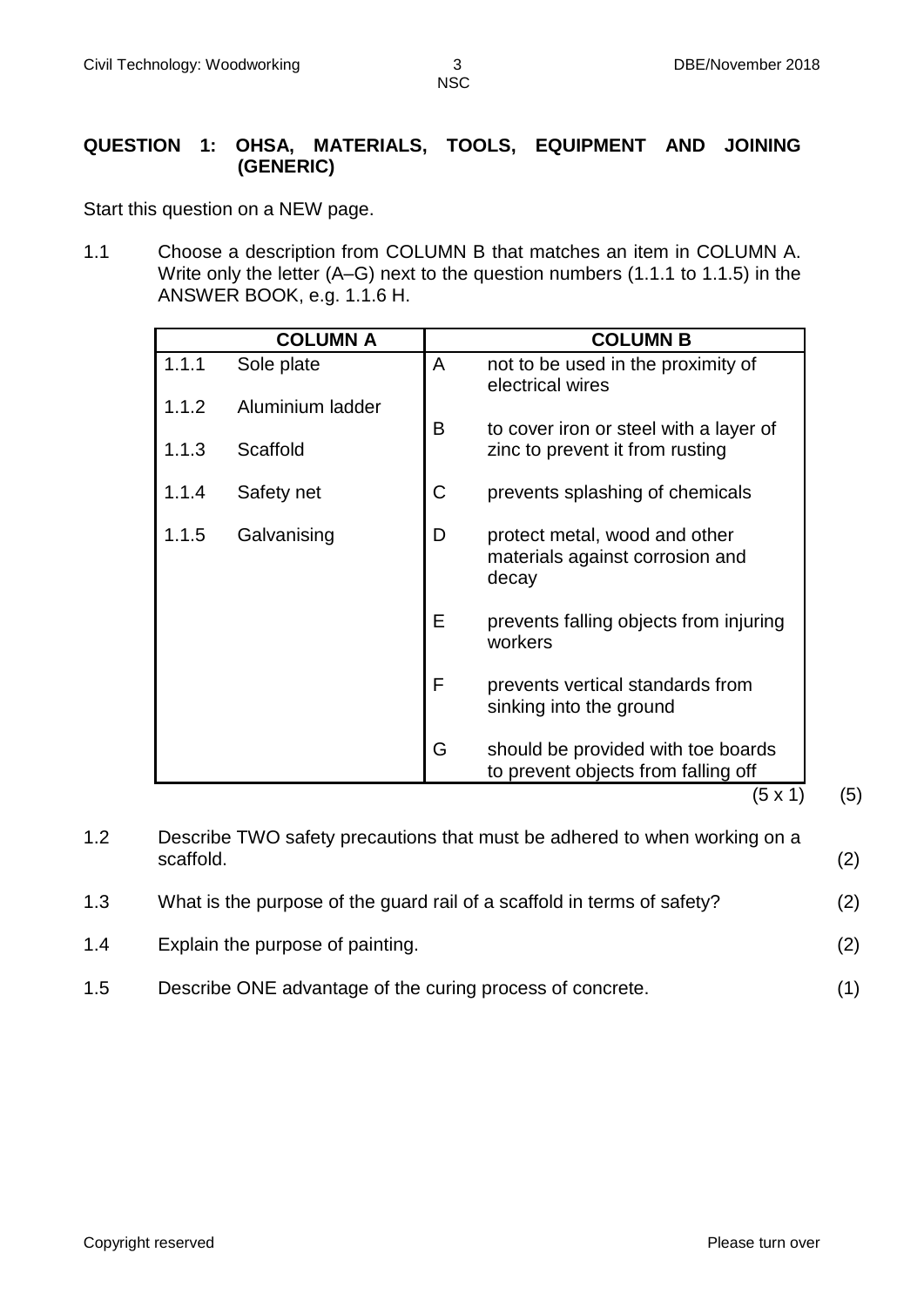1.6 FIGURE 1.6 below shows a tool that is used in the building construction industry.



**FIGURE 1.6**

- 1.6.1 Identify tool **A**. (1) 1.6.2 Explain TWO uses of tool **A**. (2)
- 1.6.3 Explain why the batteries should be removed from the tool if the tool is not going to be used for a long time. (1)
- 1.7 FIGURE 1.7 below shows joining fixtures that are used on building sites and in workshops.



1.7.1 Identify fastener **A** and fastener **B**. (2) 1.7.2 Explain ONE use of fastener **A** and fastener **B** respectively. (2) **[20]**

# **QUESTION 2: GRAPHICS AS METHOD OF COMMUNICATION (GENERIC)**

FIGURE 2 on the next page shows different drawings that appear on a building plan. Analyse the drawings and complete the table on ANSWER SHEET 2.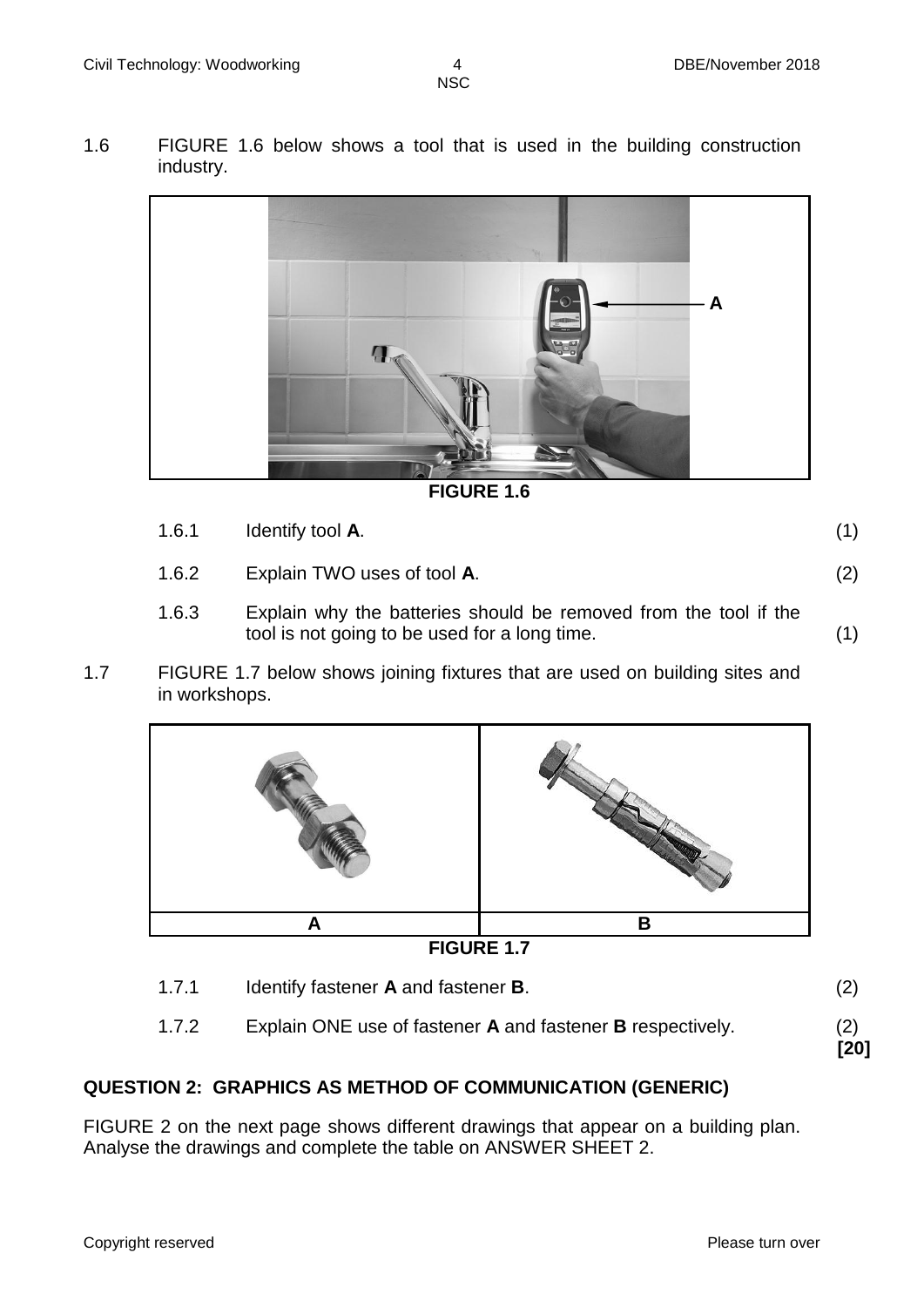

**FIGURE 2 [40]**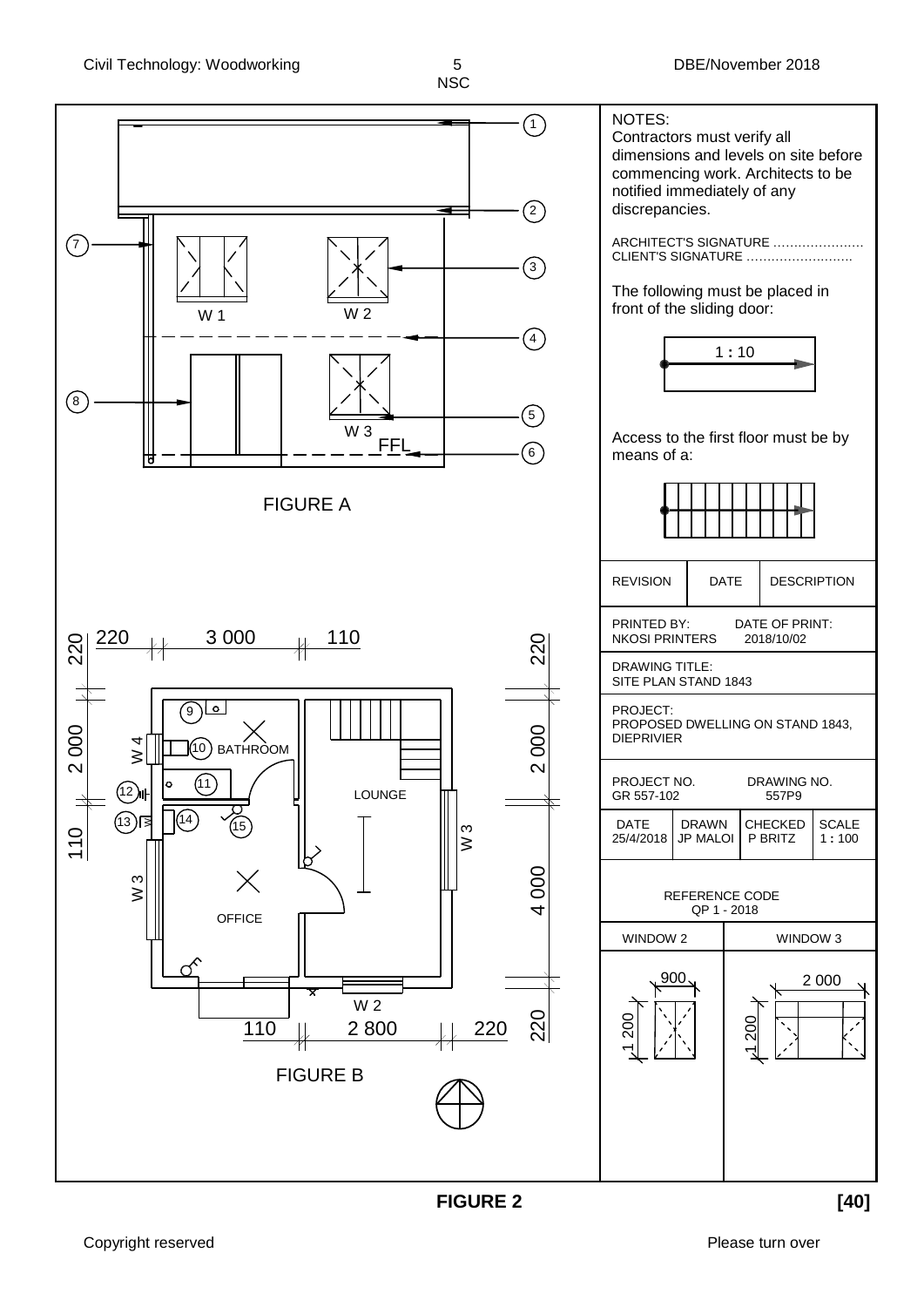#### **QUESTION 3: CASEMENTS, CUPBOARDS, WALL-PANELLING AND QUANTITIES (SPECIFIC)**

Start this question on a NEW page.

3.1 Give ONE word/term for EACH of the following descriptions by choosing a word/term from the list below. Write only the word/term next to the question numbers (3.1.1 to 3.1.5) in the ANSWER BOOK, e.g. 3.1.6 Casement.

|  |  |                                             | fanlight; 600 mm–650 mm; skirting; tongue and groove boards; |  |
|--|--|---------------------------------------------|--------------------------------------------------------------|--|
|  |  | frame head; 520 mm-570 mm; window; cornice; |                                                              |  |
|  |  | melamine boards; drip groove                |                                                              |  |
|  |  |                                             |                                                              |  |

- 3.1.1 Boards that are usually made of knotty pine and fit easily into one another by means of a specific feature on each side of the board (1)
- 3.1.2 The recommended depth of free-standing cupboards (1)
- 3.1.3 To close the opening between the wall and the ceiling (1)
- 3.1.4 Prevent rainwater from being blown into the casement and penetrating the room (1)
- 3.1.5 The small window that is built above the opening of a door or window (1)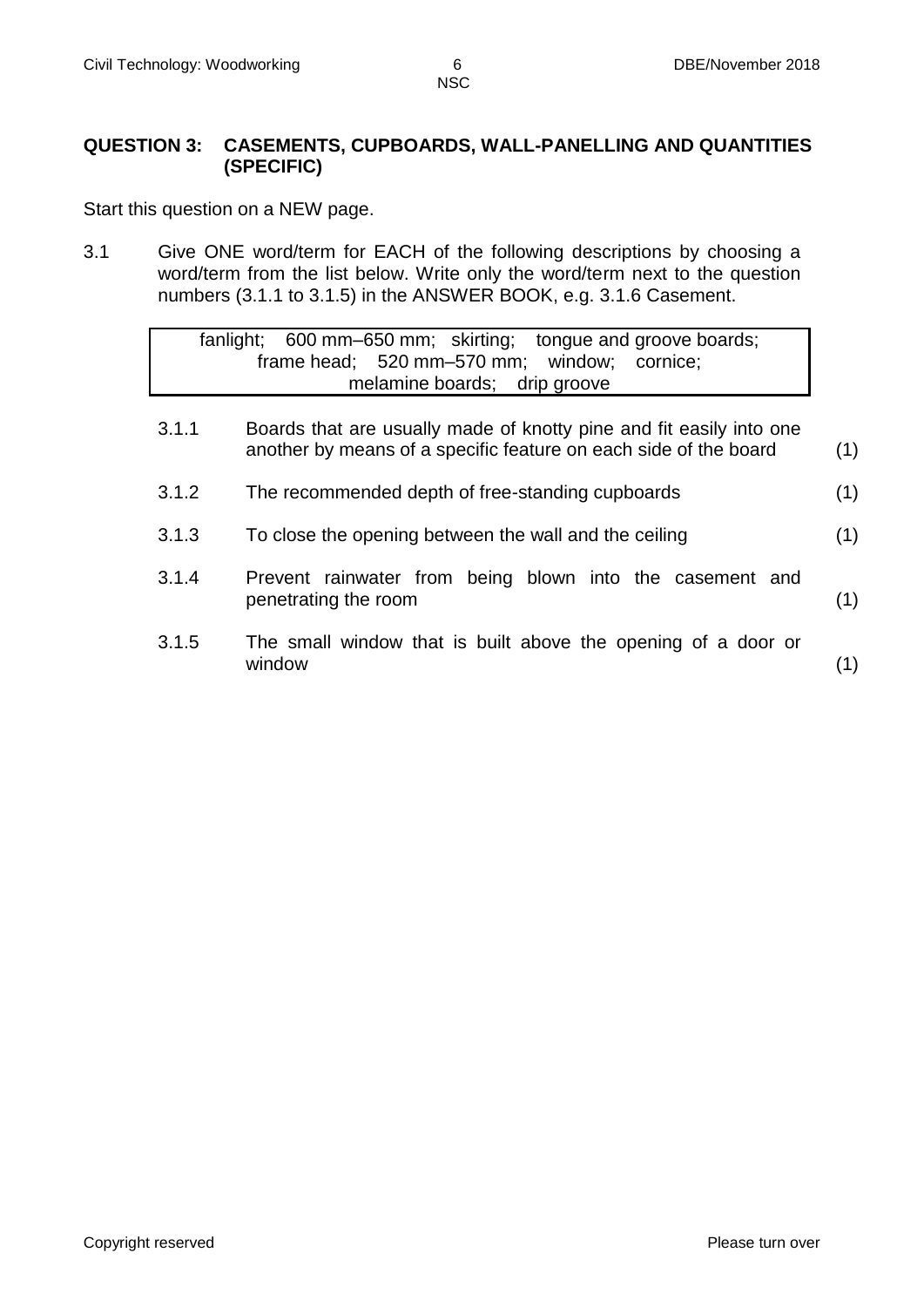3.2 FIGURE 3.2 below shows an external elevation of a double casement with fanlights. Study the picture and answer the questions that follow.





- 3.2.1 What type of material can be used for part **A** and part **B** respectively? (2)
- 3.2.2 Explain the purpose of **C**. (1)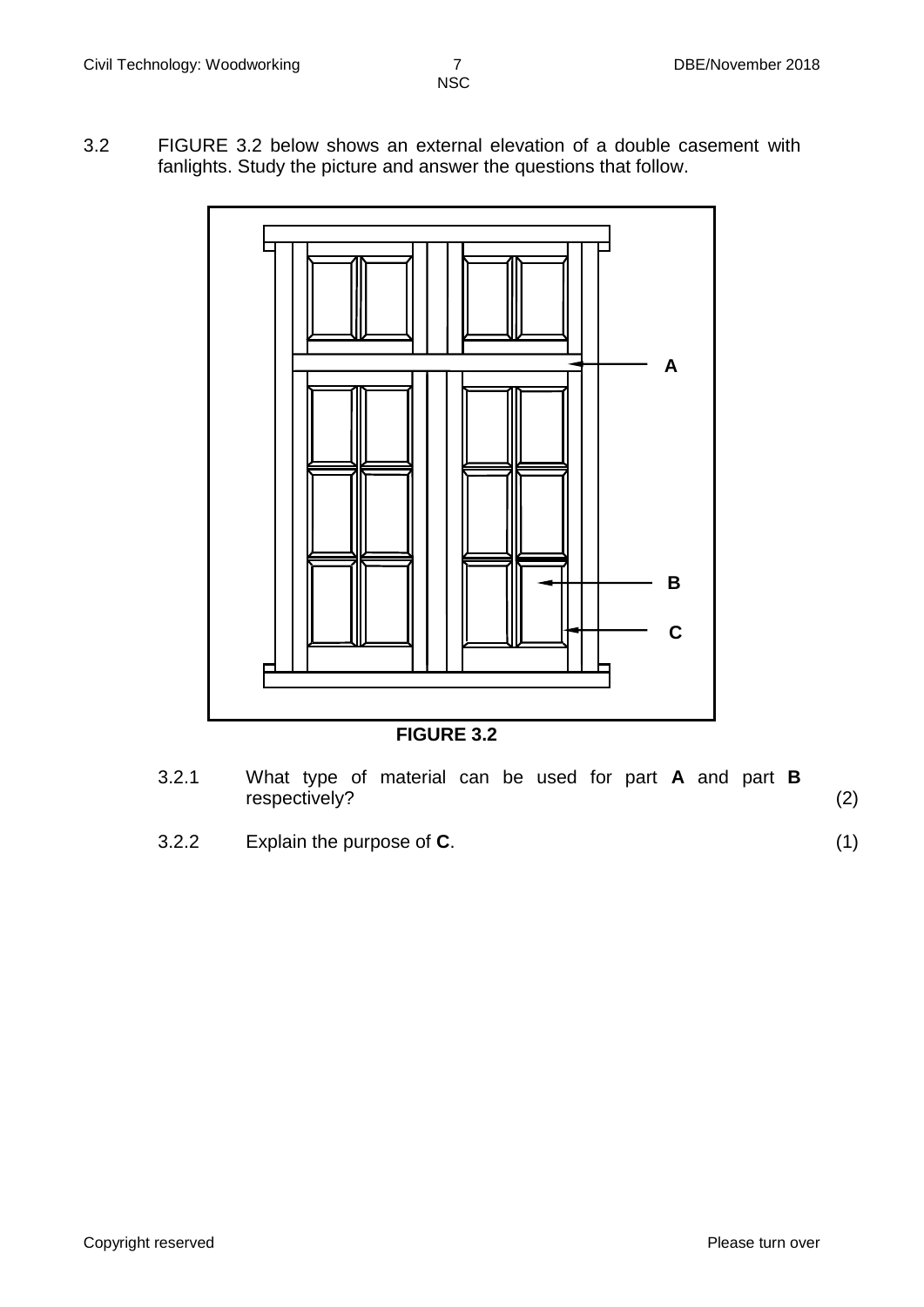3.3 FIGURE 3.3 below shows the inside of a built-in cupboard without doors. Study the drawing and answer the questions that follow.



**FIGURE 3.3**

- 3.3.1 A well-designed cupboard should consist of four main parts/units. Name parts/units **A** to **D** in the drawing above. (4)
- 3.3.2 Justify the use of melamine rather than plain chipboard for the inside of a built-in cupboard. (1)
- 3.3.3 Identify parts **E** to **H**. (4)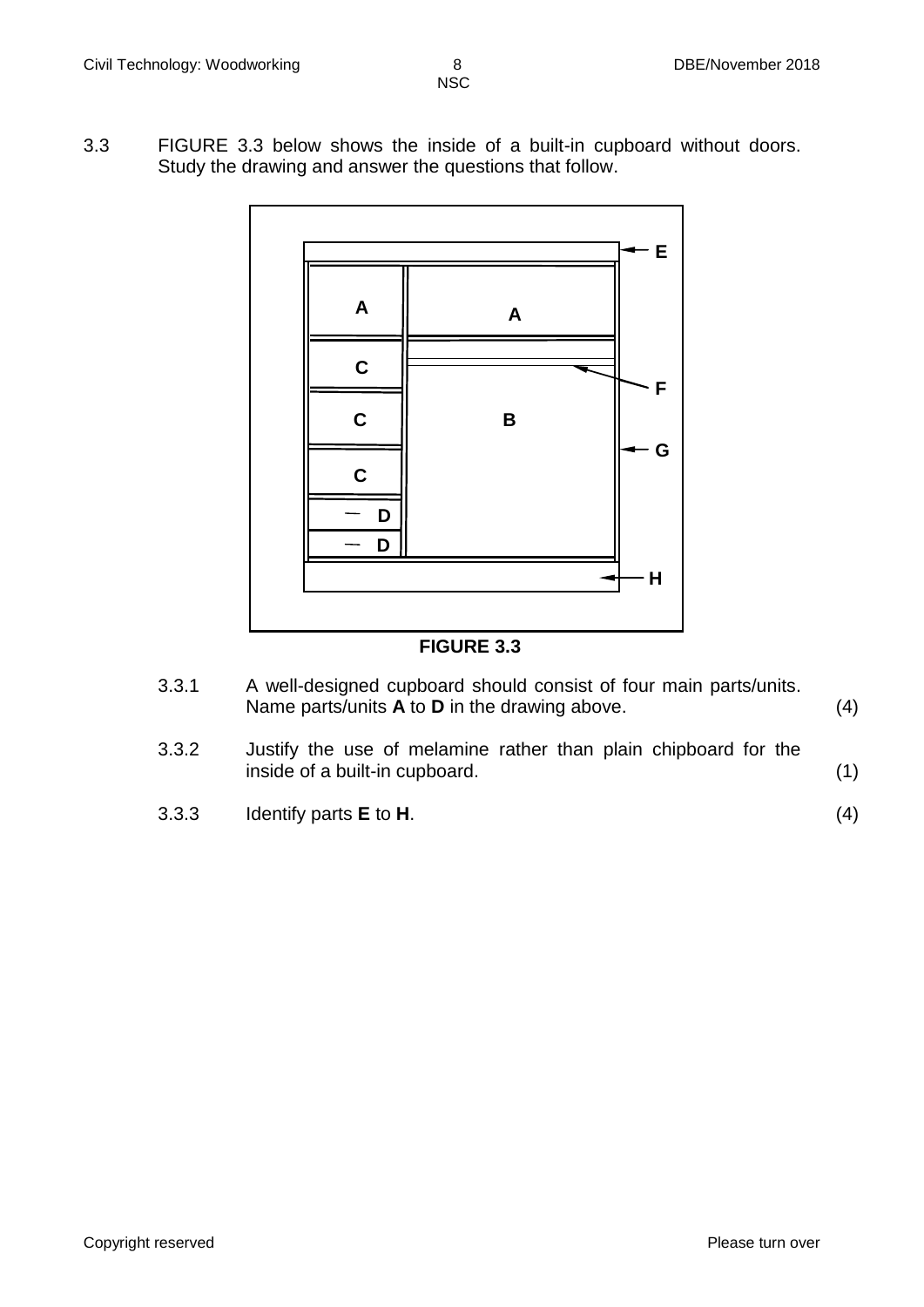3.4 FIGURE 3.4 below shows the sectional view of a tongue and groove wall panel from the floor to the ceiling, fastened to a 110 mm thick wall. Study the drawing and answer the questions that follow.



**FIGURE 3.4**

| 3.4.1 | Identify parts $A$ to $C$ .            |  |
|-------|----------------------------------------|--|
| 3.4.2 | Give TWO reasons for panelling a wall. |  |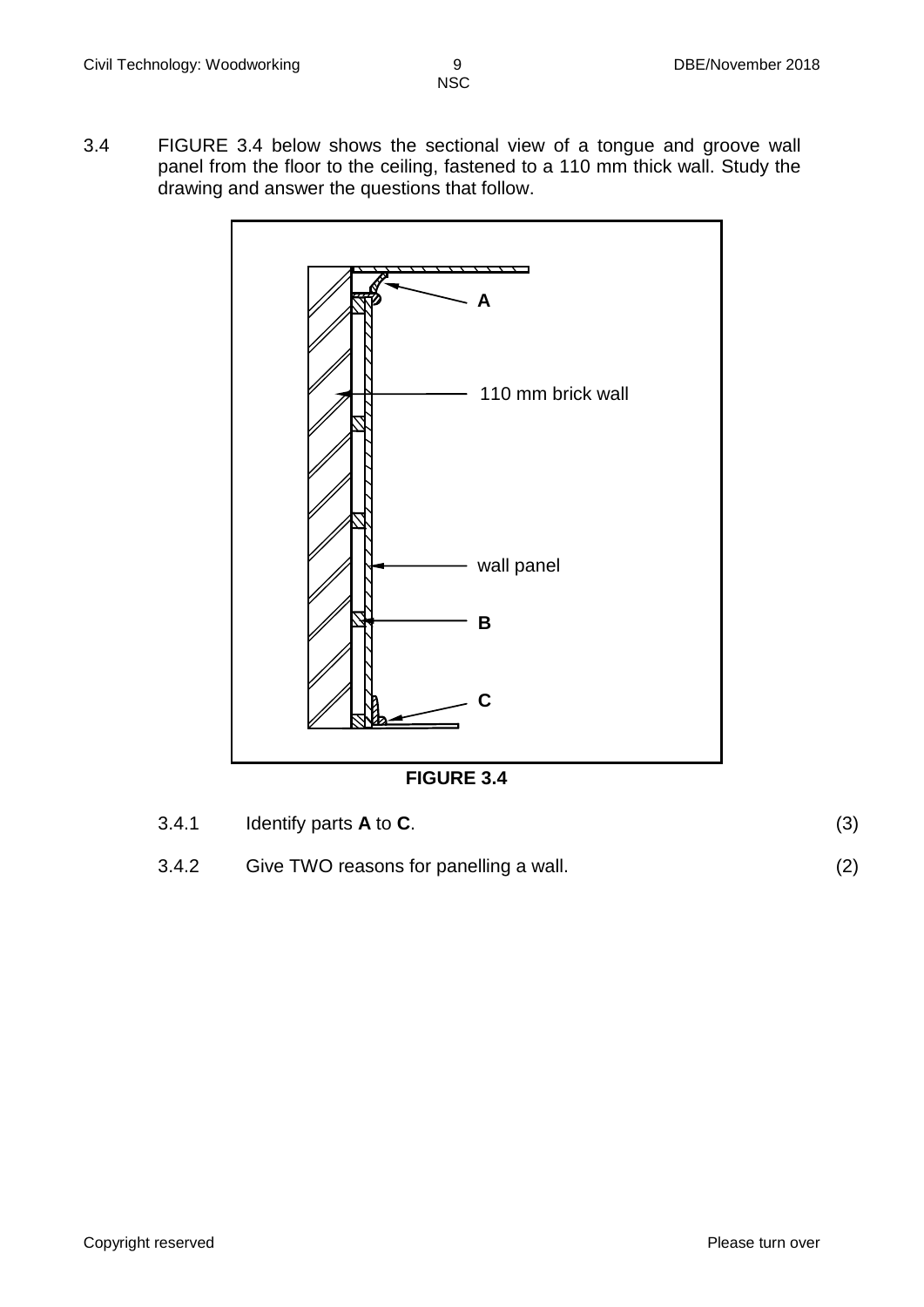3.5 FIGURE 3.5 below shows the floor plan of a building with a gable roof. The external measurements are 9 000 mm x 5 000 mm.



**FIGURE 3.5**

Use the following specifications:

- Walls are 220 mm thick
- Type of roof South African (Howe) roof
- Centre-to-centre spacing between purlins = 900 mm
- True length of rafter (principal rafter) =  $3600$  mm

Use ANSWER SHEET 3.5 and calculate the following:

| 3.5.2 | Number of purlins needed  | (4)<br>[30] |
|-------|---------------------------|-------------|
| 3.5.1 | Length of the wall plates | (4)         |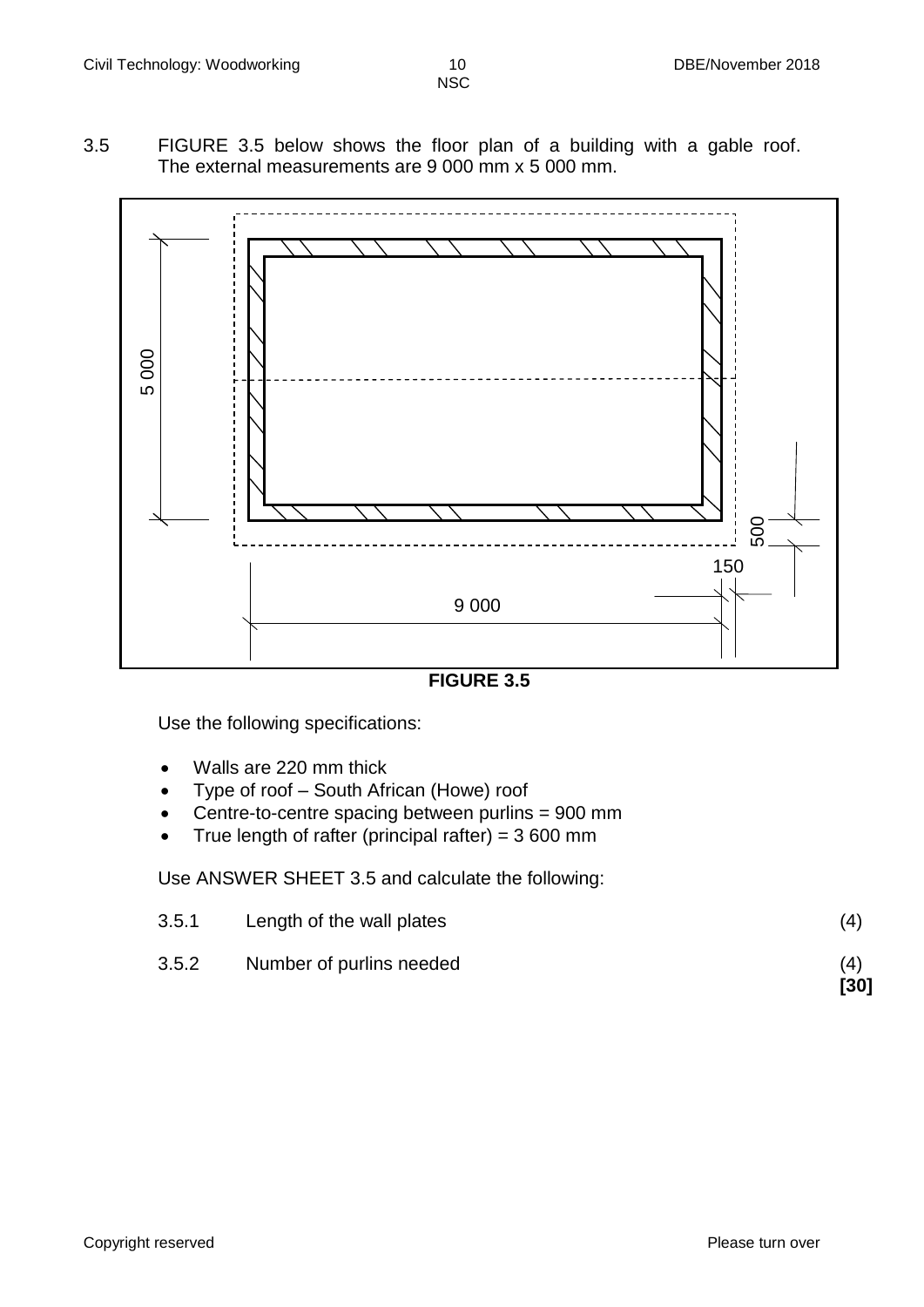#### **QUESTION 4: ROOFS, CEILINGS, TOOLS AND EQUIPMENT, AND MATERIALS (SPECIFIC)**

Start this question on a NEW page.

4.1 Choose a description from COLUMN B that matches an item in COLUMN A. Write only the letter (A–H) next to the question numbers (4.1.1 to 4.1.5) in the ANSWER BOOK, e.g. 4.1.6 J.

| <b>COLUMN A</b>    |   | <b>COLUMN B</b>                                                                    |
|--------------------|---|------------------------------------------------------------------------------------|
| 4.1.1<br>King post | A | placed and attached perpendicularly to<br>the rafters to support the roof sheeting |
| 4.1.2<br>Purlin    |   | metal                                                                              |
| 4.1.3<br>Eaves     | B | always check the tension of the blade                                              |
| 4.1.4<br>Jig saw   | C | is attached at right angles to the tie beam                                        |
| 4.1.5<br>Wax       | D | the portion of a roof that projects beyond<br>the outside walls of a building      |
|                    | E | used to cut out circles in a piece of wood                                         |
|                    | F | suitable for indoor use after the wood<br>has been treated with other finishes     |
|                    | G | available in a glossy to matt finish                                               |
|                    | Η | can be applied by hand or with a spray<br>gun                                      |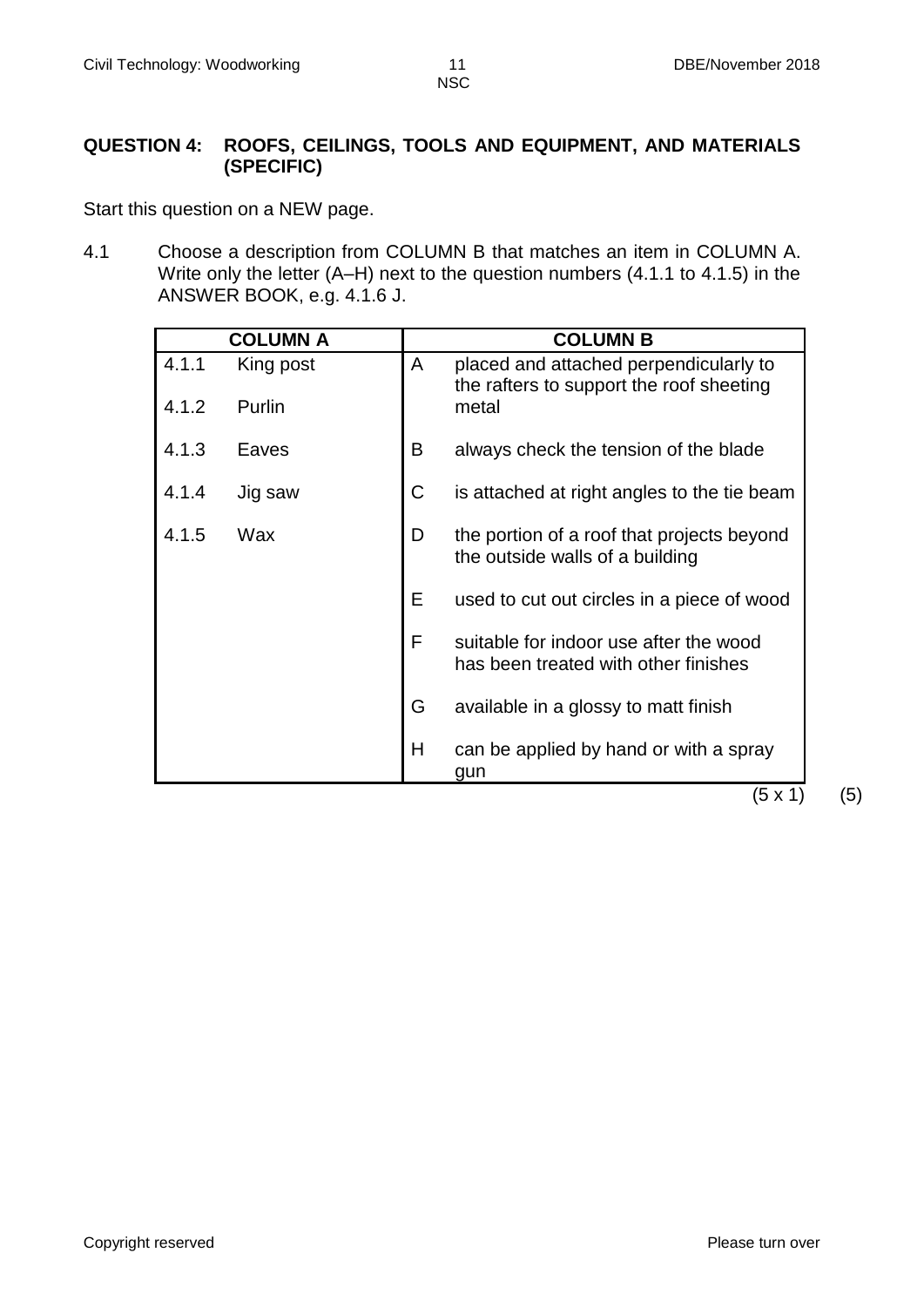4.2 FIGURE 4.2 below shows a pictorial view of a roof with a hipped end and a gable end with a valley. The roof will be covered with corrugated iron sheeting. Study FIGURE 4.2 below and answer the questions that follow.



| <b>FIGURE 4.2</b> |  |
|-------------------|--|
|-------------------|--|

|     | 4.2.1       | Identify members A to F.                                                                                                               | (6) |
|-----|-------------|----------------------------------------------------------------------------------------------------------------------------------------|-----|
|     | 4.2.2       | What are the breadth and thickness of part <b>B</b> in mm?                                                                             | (1) |
| 4.3 | the rafter. | Explain why the corrugated iron sheeting is protruding 50 mm over the end of                                                           | (1) |
| 4.4 |             | Explain TWO characteristics of a good roof covering.                                                                                   | (2) |
| 4.5 |             | Differentiate between the profiles of IBR sheeting and corrugated iron<br>sheeting by means of single-line sketches. Name EACH sketch. | (4) |
| 4.6 |             | Describe TWO advantages a steel roof sheet.                                                                                            | (2) |
| 4.7 |             | Explain the consequences if roof underlay is not installed under roof covering.                                                        | (2) |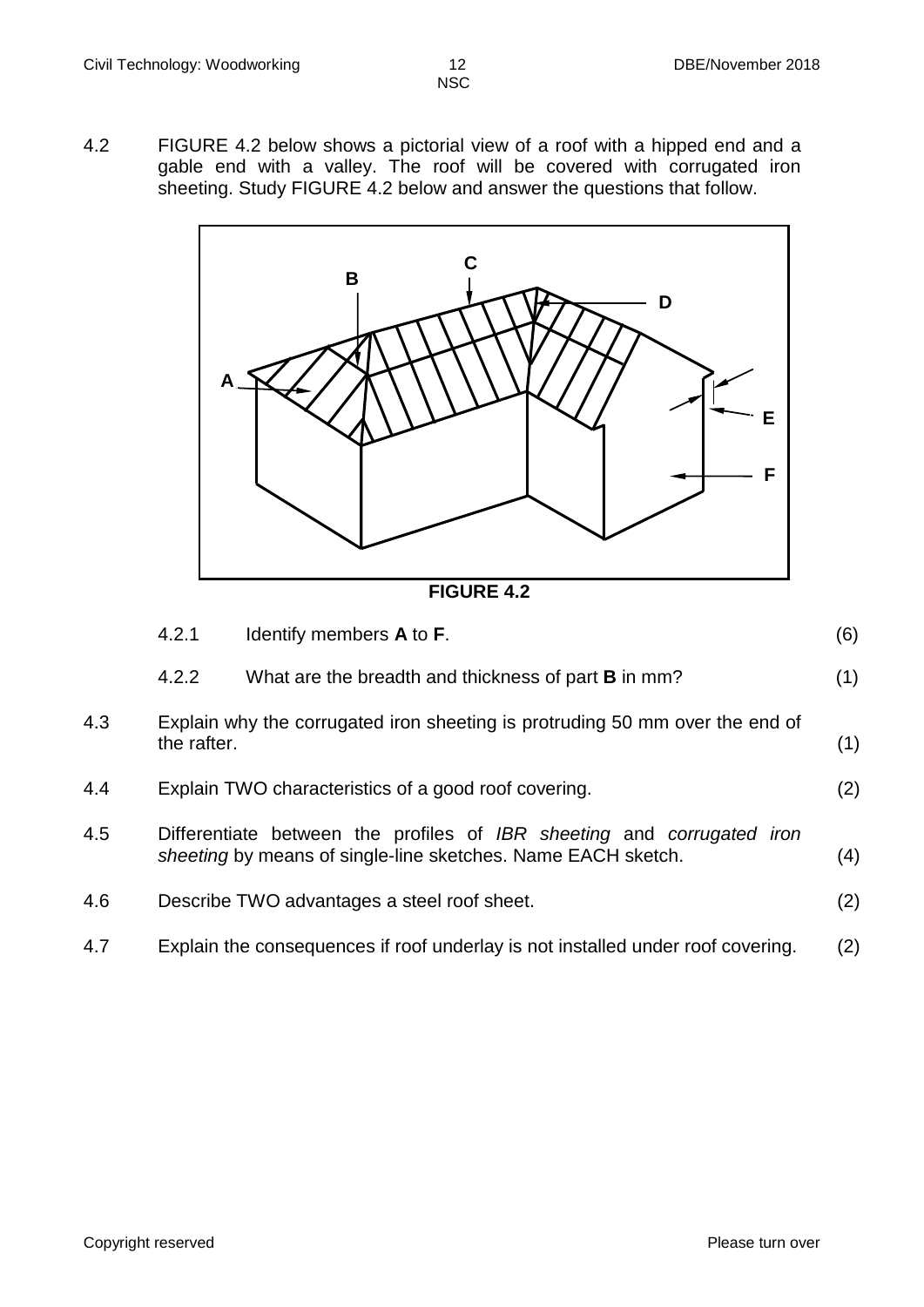4.8 FIGURE 4.8 below shows a sectional view of a conventional trap door. Study the sketch en give ONE word/term for each letter (**A** to **D**) by choosing a word/term from the list below. Write only the word/term next to the letter (A–D) in the ANSWER BOOK, e.g. E – Rafter.

tie beam; rafter; strut; brandering; trap door; ceiling board; cover strip





4.9 FIGURE 4.9 below shows two woodworking machines. Study the pictures and answer the questions that follow.





| 4.9.1 | Identify machines A and B.                                                  | (2) |
|-------|-----------------------------------------------------------------------------|-----|
| 4.9.2 | Recommend TWO ways of storing A after use.                                  | (2) |
| 4.9.3 | What aspects would you take into consideration when taking care<br>of $B$ ? | (2) |
| 4.9.4 | Name THREE types of woodworking machines that you can use to<br>cut wood.   | (3) |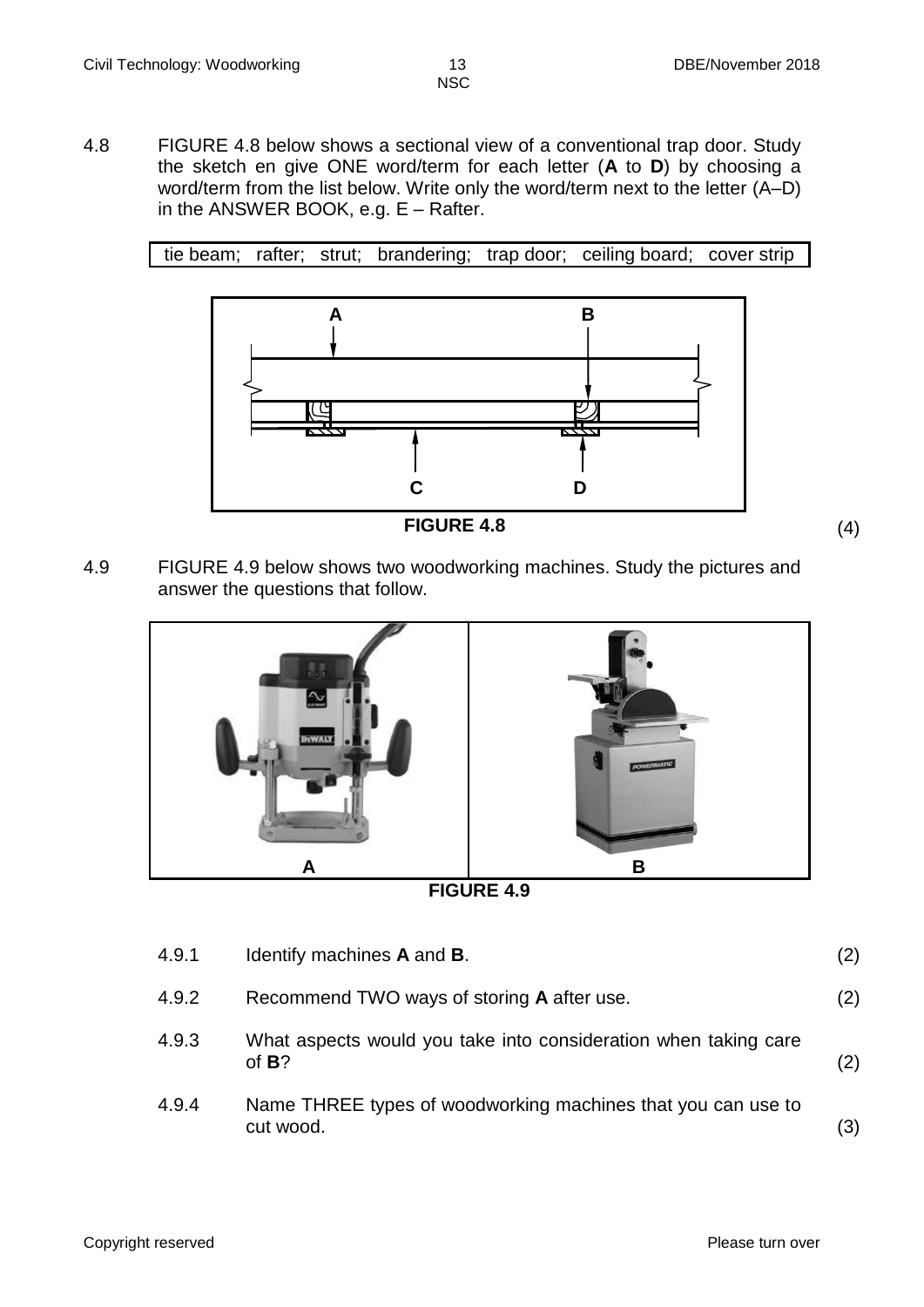#### 4.10 FIGURE 4.10 below shows two graded wooden planks.



- 
- 4.10.1 Explain the grading of each plank as indicated by the letters. (2)
- 4.10.2 Explain the number on each plank. (1)
- 4.10.3 Name the symbol that indicates that grading has been done, but which is missing on each plank. (1)

**[40]**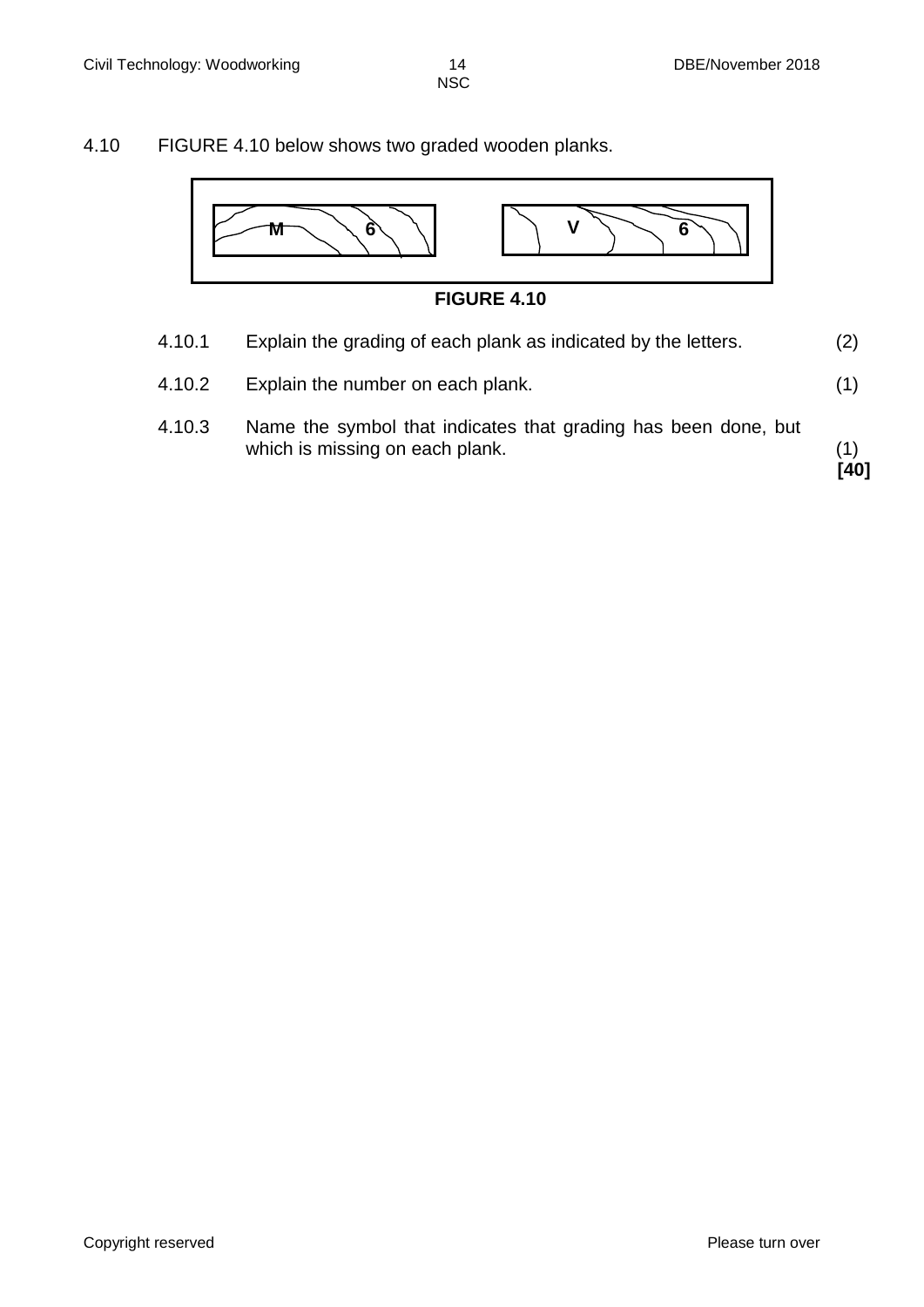#### **QUESTION 5: CENTERING, FORMWORK, SHORING AND GRAPHICS AS MEANS OF COMMUNICATION (SPECIFIC)**

Start this question on a NEW page.

5.1 FIGURE 5.1 below shows a vertical sectional view through formwork for two concrete beams. Study FIGURE 5.1 and identify members **A** to **D**. Write only the answer next to the letter  $(A-D)$  in the ANSWER BOOK, e.g.  $E - Rib$ .





- 5.3 Explain the purpose of folding wedges during the construction of formwork. (3)
- 5.4 Explain the reason why the bottom soffit board in the construction of formwork for a concrete beam is thicker than the sides of the formwork. (1)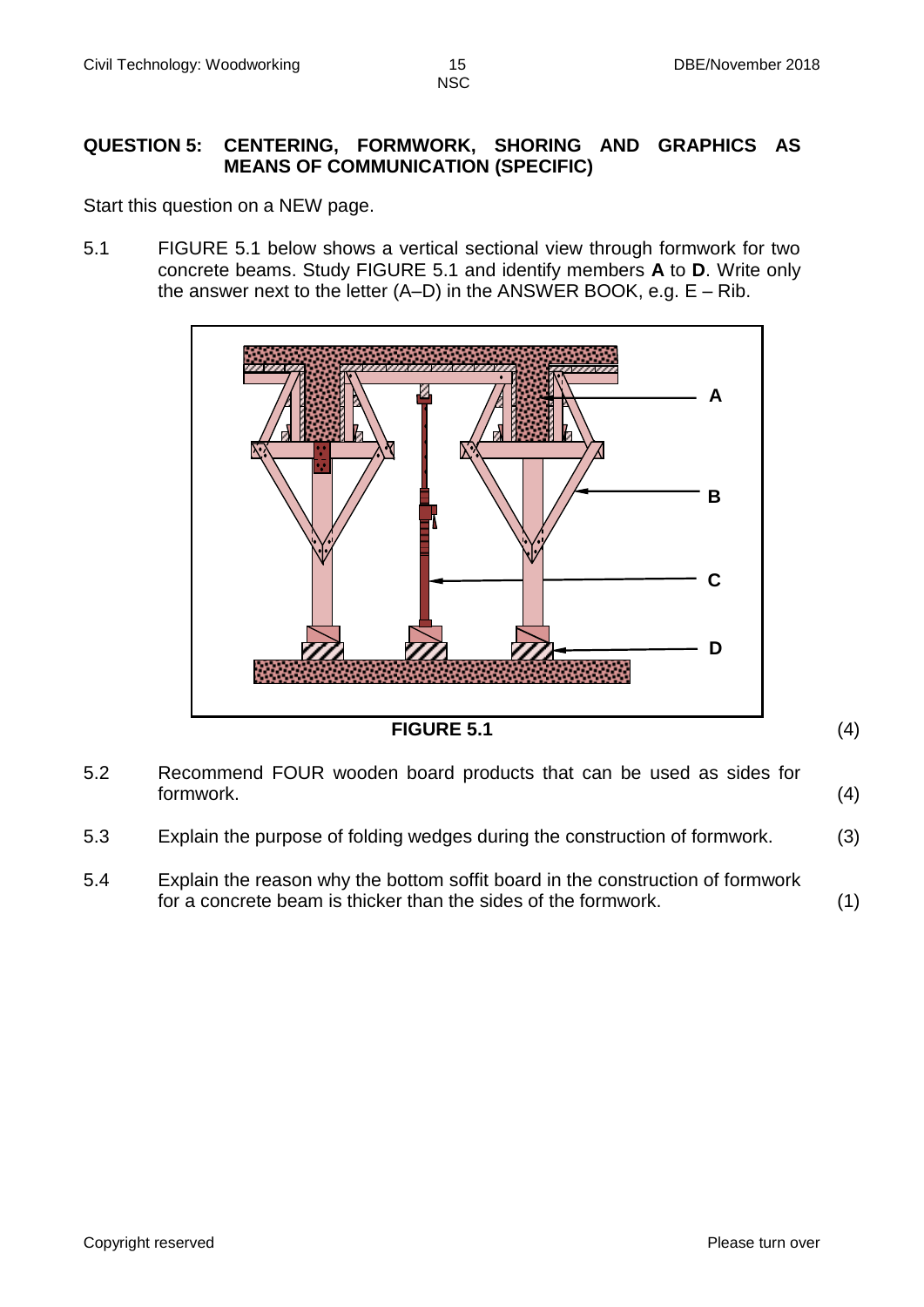5.5 FIGURE 5.5 below shows a pictorial view of closed laggings. Study the picture and answer the questions that follow.



#### **FIGURE 5.5**

|     | 5.5.1                       | Identify parts A to C.                                                                                                                         | (3) |
|-----|-----------------------------|------------------------------------------------------------------------------------------------------------------------------------------------|-----|
|     | 5.5.2                       | Explain ONE use of A if it is used in a closed position, as shown in<br>FIGURE 5.5.                                                            | (1) |
|     | 5.5.3                       | Name ONE other position in which A can be used in laggings.                                                                                    | (1) |
| 5.6 |                             | Explain ONE use of the following shores:                                                                                                       |     |
|     | 5.6.1                       | Dead shore                                                                                                                                     | (1) |
|     | 5.6.2                       | Double-flying shore                                                                                                                            | (1) |
| 5.7 |                             | Describe the function of the following components of a dead shore:                                                                             |     |
|     | 5.7.1                       | Steel dog                                                                                                                                      | (1) |
|     | 5.7.2                       | Prop/Strut                                                                                                                                     | (1) |
|     | 5.7.3                       | Sole plate                                                                                                                                     | (1) |
| 5.8 |                             | At what angle must the braces above and beneath the horizontal shores be<br>placed on a double-flying shore?                                   | (1) |
| 5.9 |                             | Use ANSWER SHEET 5.9 and draw a neat line diagram of a couple roof truss<br>on top of the indicated walls. The slope of the roof truss is 45°. |     |
|     |                             | Show the following on the drawing:                                                                                                             |     |
|     | $\bullet$<br><b>Rafters</b> | The span by means of dimension lines<br>Wall plates                                                                                            |     |

- Ridge beam
- Slope of the roof (7)

**[30]**

Copyright reserved **Please** turn over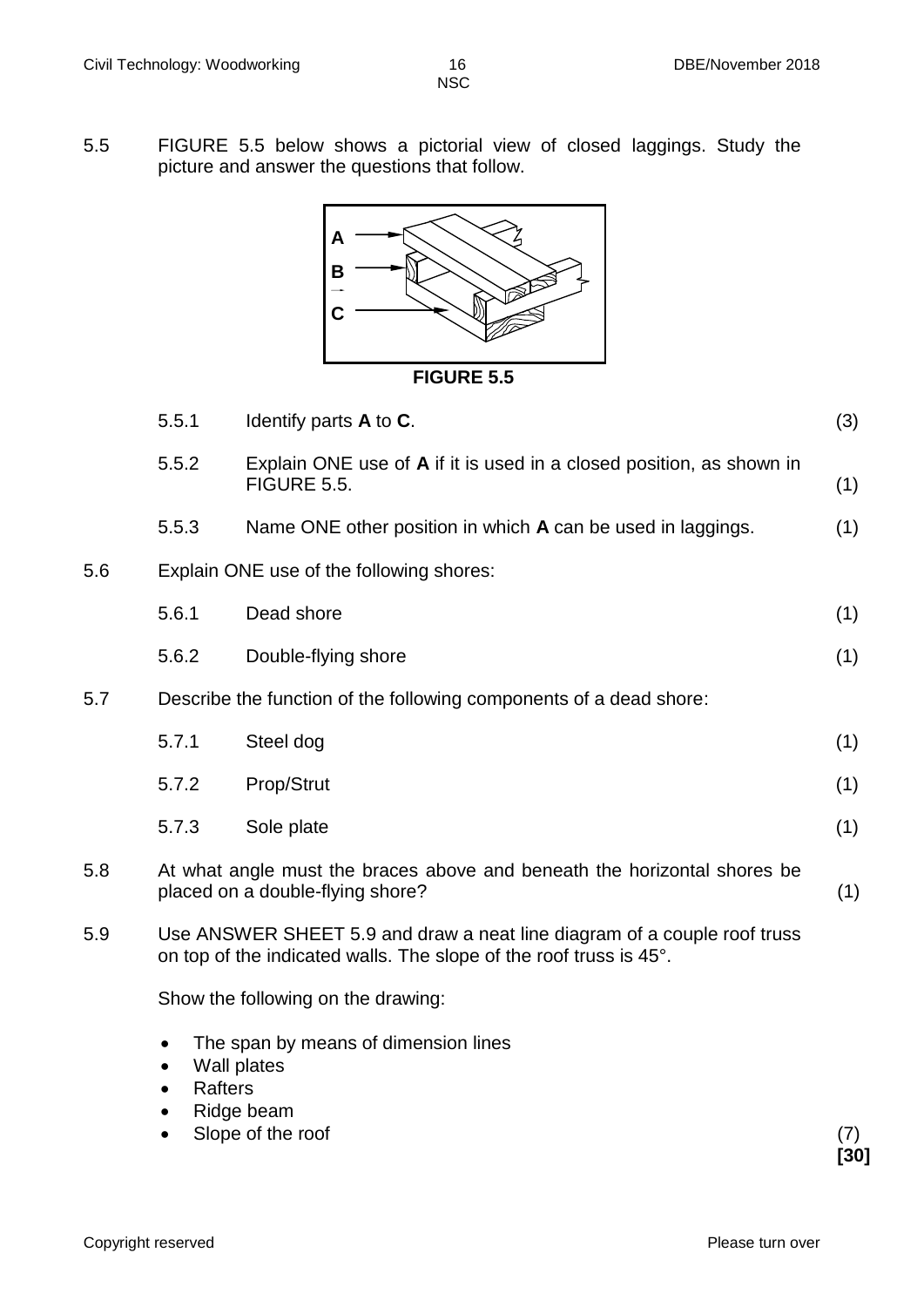#### **QUESTION 6: SUSPENDED FLOORS, STAIRCASES, IRONMONGERY, DOORS AND JOINING (SPECIFIC)**

Start this question on a NEW page.

- 6.1 Various options are given as possible answers to the following questions. Choose the answer and write only the letter (A–D) next to the question numbers (6.1.1 to 6.1.5) in the ANSWER BOOK, e.g. 6.1.6 C.
	- 6.1.1 The spacing between the floor joists …
		- A will not affect the strength of the suspended floor.
		- B depends on the thickness of the joist.
		- C depends on the availability of timber planks.
		- D should be 400 mm to 600 mm from centre to centre. (1)
	- 6.1.2 Suspended timber floors …
		- A can only be used on upper levels.
		- B can be placed directly on the floor.
		- C can be used on ground levels or upper levels.
		- D do not need any air bricks or vents underneath the floor. (1)
	- 6.1.3 Floorboards should have a ...
		- A mortice and tenon joint along the edges.
		- B tongue along the one edge and a groove along the other edge.
		- C clearance of at least 50 mm from the plaster or the wall.
		- D width of at least 40 mm and not exceed 180 mm. (1)
	- 6.1.4 A framed ledged and braced batten door …
		- A can be used for back doors (kitchen).
		- B has solid panels.
		- C has braces of 40 mm.
		- D can be made of board products. (1)
	- 6.1.5 A three-panel door with raised and fielded panels …
		- A is ideal for the front entrance of a house.
		- B should not be less than 1 000 mm away from the wall.
		- C should have a total length of 1 800 mm.
		- D has no lock rail. (1)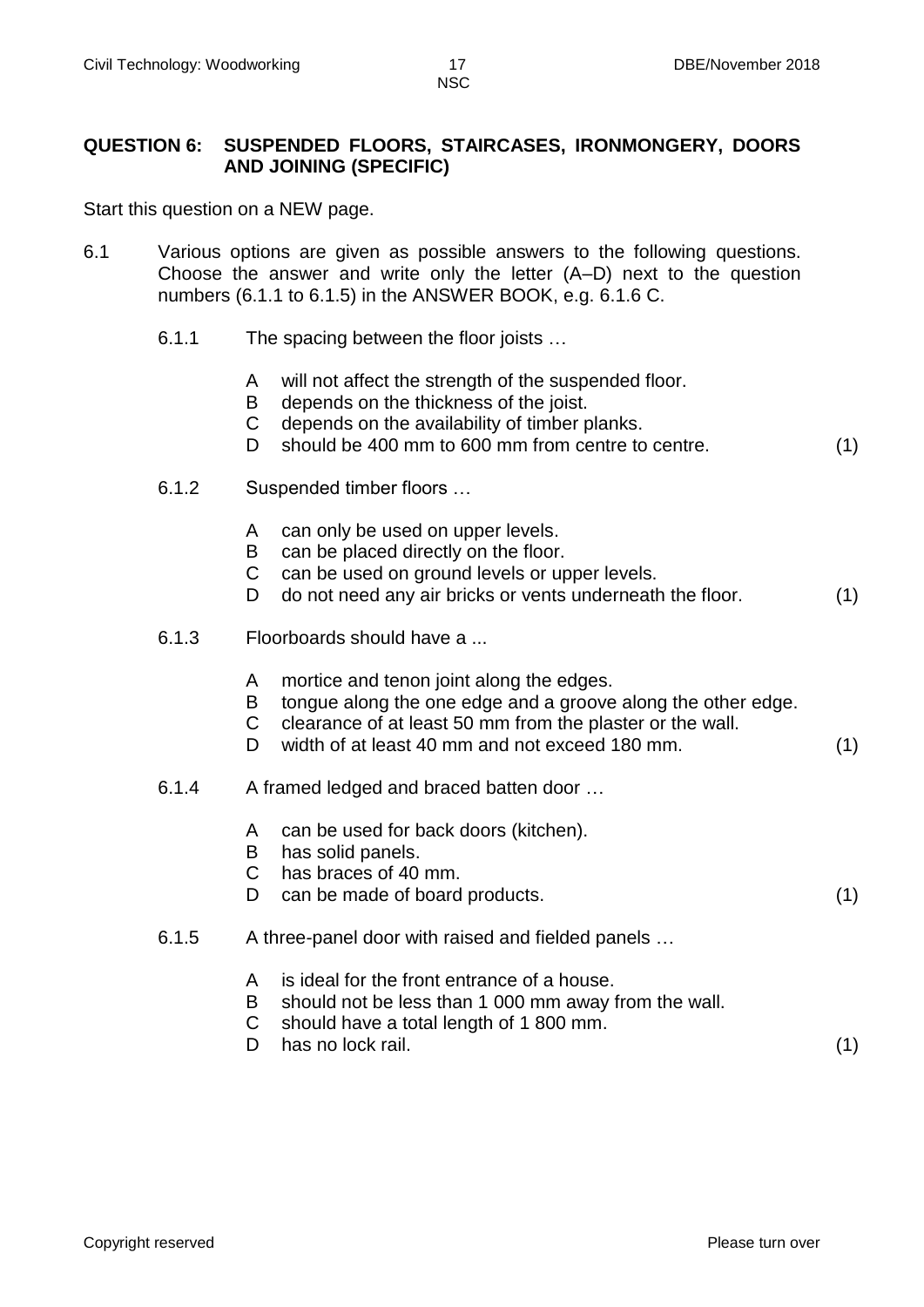6.2 At suspended floors of multistorey buildings there are two methods that are commonly used to fix the ends of the floor joist to the walls.

> Differentiate between the TWO methods by means of neat freehand sketches. Write the name of the method below EACH drawing. (4)

6.3 FIGURE 6.3 on ANSWER SHEET 6.3 shows the foundation, NGL and the starting point of the wall of a brick pier. Use ANSWER SHEET 6.3 and draw a neat sketch, in good proportion, of a sectional view of a suspended timber floor that is supported by brick piers.

Show the following on your drawing:

- One-brick pier
- DPC
- Antguard
- Bearer
- Part of the floor joist on both sides of the brick pier
- Floor boards (6)

6.4 Draw a neat line diagram, in good proportion, of a staircase in your ANSWER BOOK.

Show the following on your drawing:

- Landing
- Rise
- Tread/Going
- Newel/Newel post
- Handrail (5)

6.5 Explain the purpose of the landing in a staircase. (2)

6.6 The lock is an important part of a door. On which part of a three-panel door or door frame will you mount the following parts of a lock?

| 6.6.1 | Box lock/Casing          | (1) |
|-------|--------------------------|-----|
| 6.6.2 | Back plate/Striker plate | (1) |
| 6.6.3 | Keeper                   | (1) |
| 6.6.4 | Night lock               | (1) |
|       |                          |     |

6.7 Use ANSWER SHEET 6.7 and draw neat top views of a raised panel and a raised and fielded panel in the given spaces. (4)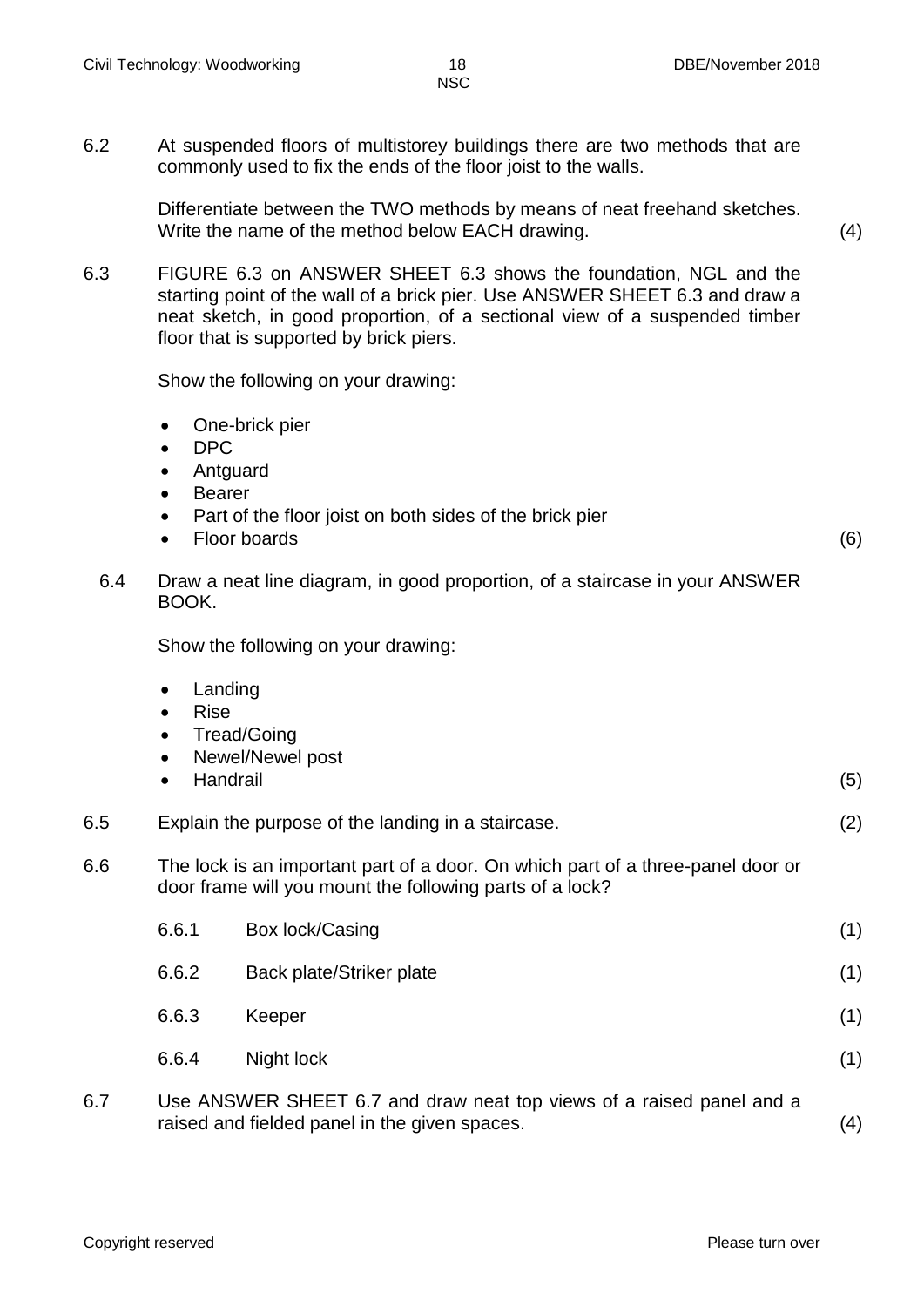6.8 Explain the purpose of opening **A** in FIGURE 6.8 below.



6.9 Study FIGURE 6.9 below which shows the inside bottom corner of a framed ledge and braced batten door. Identify members **A** to **C**.



- 
- 6.10 Use the descriptions below and explain the method of joining the components. Write only the answer next to the question number in your ANSWER BOOK.

|      |        | TOTAL:                                                                                        | 200         |
|------|--------|-----------------------------------------------------------------------------------------------|-------------|
| 6.11 |        | State TWO methods that can be used to fix opening window frames to the<br>jambs of casements. | (2)<br>[40] |
|      | 6.10.4 | Adjacent members of a roof truss                                                              | (1)         |
|      | 6.10.3 | Brandering to tie beam                                                                        | (1)         |
|      | 6.10.2 | Ceiling board to ceiling battens/brandering                                                   | (1)         |
|      | 6.10.1 | Door to door frame                                                                            | (1)         |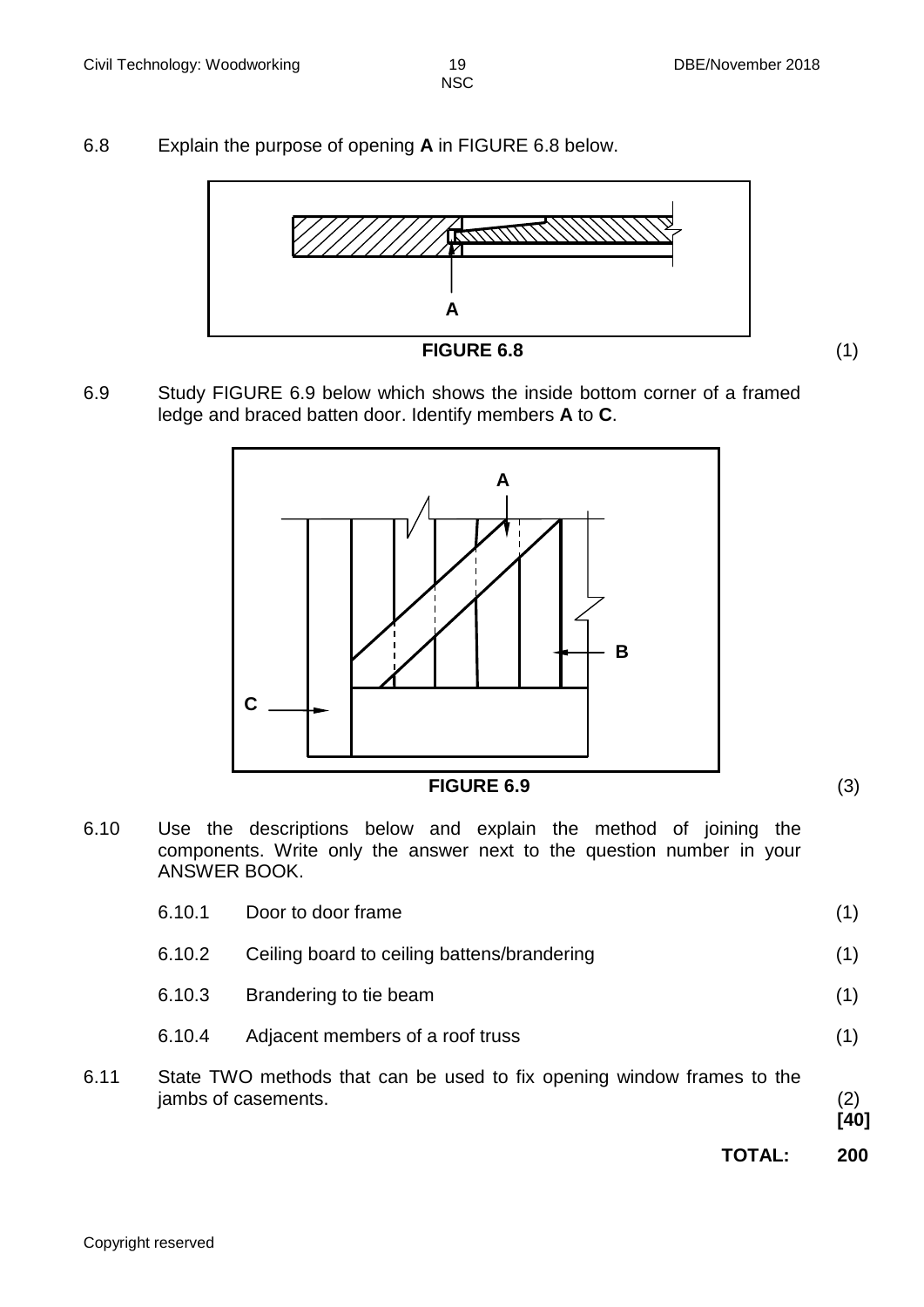# **EXAMINATION NUMBER:**

| <b>CENTRE NUMBER:</b> |
|-----------------------|
|-----------------------|

## **ANSWER SHEET 2**

| NO.            | <b>QUESTIONS</b>                                                                                                    | <b>ANSWERS</b> | <b>MARKS</b> |
|----------------|---------------------------------------------------------------------------------------------------------------------|----------------|--------------|
| 1              | Identify FIGURE A.                                                                                                  |                | 1            |
| 2              | Identify FIGURE B.                                                                                                  |                | 1            |
| 3              | Identify number 4.                                                                                                  |                | 1            |
| $\overline{4}$ | Identify number 5.                                                                                                  |                | 1            |
| 5              | Identify number 9.                                                                                                  |                | 1            |
| 6              | Identify number 10.                                                                                                 |                | 1            |
| $\overline{7}$ | Identify number 11.                                                                                                 |                | 1            |
| 8              | On what date was the plan printed?                                                                                  |                | 1            |
| 9              | Who drew the building plan?                                                                                         |                | 1            |
| 10             | Name the feature in the column for the<br>notes in FIGURE 2 that must be<br>installed in front of the sliding door. |                | 1            |
| 11             | Name the feature in the column for the<br>notes in FIGURE 2 that must give<br>access to the first floor.            |                | 1            |
| 12             | Identify the type of roof that is used for<br>the building in FIGURE A.                                             |                | 1            |
| 13             | Explain the purpose of number 1.                                                                                    |                | 1            |
| 14             | Explain the purpose of number 2.                                                                                    |                | 1            |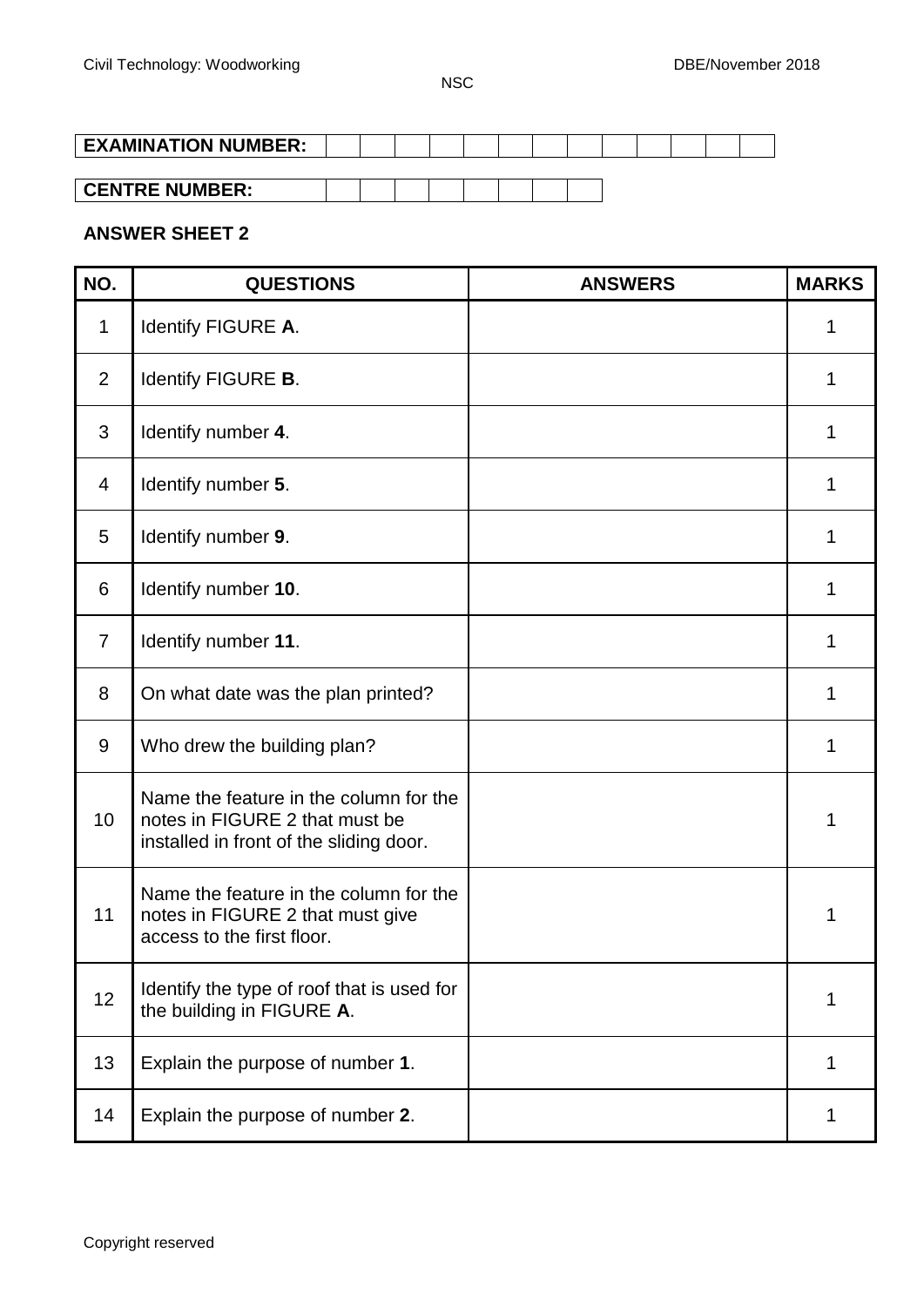| 15 | Explain the abbreviation FFL at<br>number 6.                                                               | 1              |
|----|------------------------------------------------------------------------------------------------------------|----------------|
| 16 | Explain the purpose of number 7.                                                                           | 1              |
| 17 | Explain the meaning of the arrow on<br>the feature that must be installed in<br>front of the sliding door. | 1              |
| 18 | Explain what is meant by 1:10<br>indicated on the symbol in the notes.                                     | 1              |
| 19 | Which room will feature 15 serve?                                                                          | 1              |
| 20 | Explain the short dashed lines on the<br>windows.                                                          | 1              |
| 21 | Deduce the height of window 2 from<br>the window schedule.                                                 | 1              |
| 22 | Deduce the width of window 3 from<br>the window schedule.                                                  | 1              |
| 23 | On what elevation of the building is<br>the bathroom window situated?                                      | 1              |
| 24 | Differentiate between component<br>number 3 and component number 8.                                        | $\overline{2}$ |
| 25 | Differentiate between the light in the<br>lounge and the light in the bathroom.                            | $\overline{2}$ |
| 26 | Recommend a suitable floor covering<br>for the bathroom.                                                   | 1              |
| 27 | Recommend an appropriate scale to<br>which FIGURE A should be drawn,<br>according to SANS.                 | 1              |
| 28 | Recommend an alternative sanitary<br>fitment to replace number 11 that will<br>serve a similar purpose.    |                |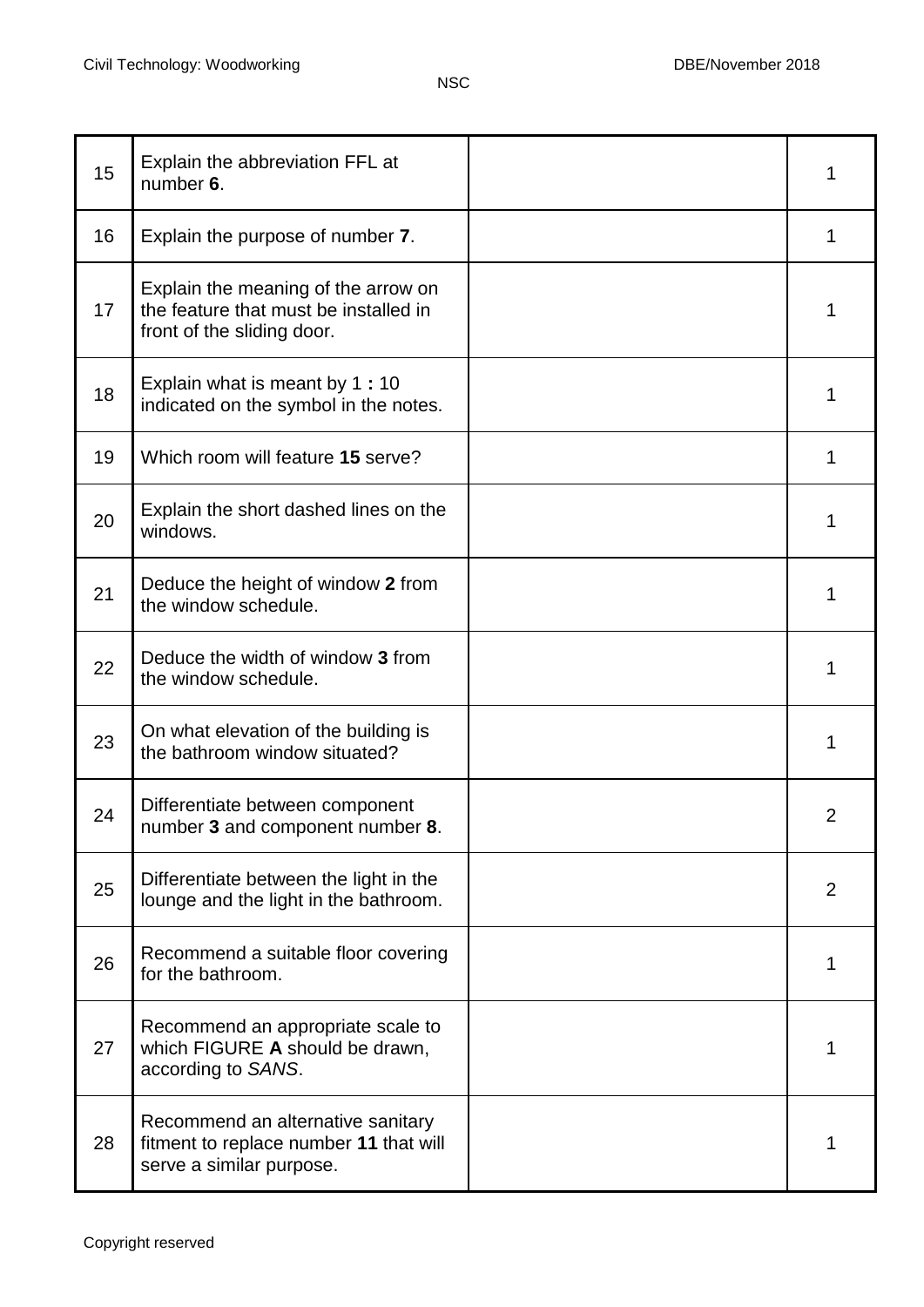| 29 | Calculate the internal area of the office<br>in m <sup>2</sup> . Show ALL calculations. |              | 3  |
|----|-----------------------------------------------------------------------------------------|--------------|----|
| 30 | Calculate the perimeter of the building.<br>Show ALL calculations.                      |              |    |
|    |                                                                                         | <b>TOTAL</b> | 40 |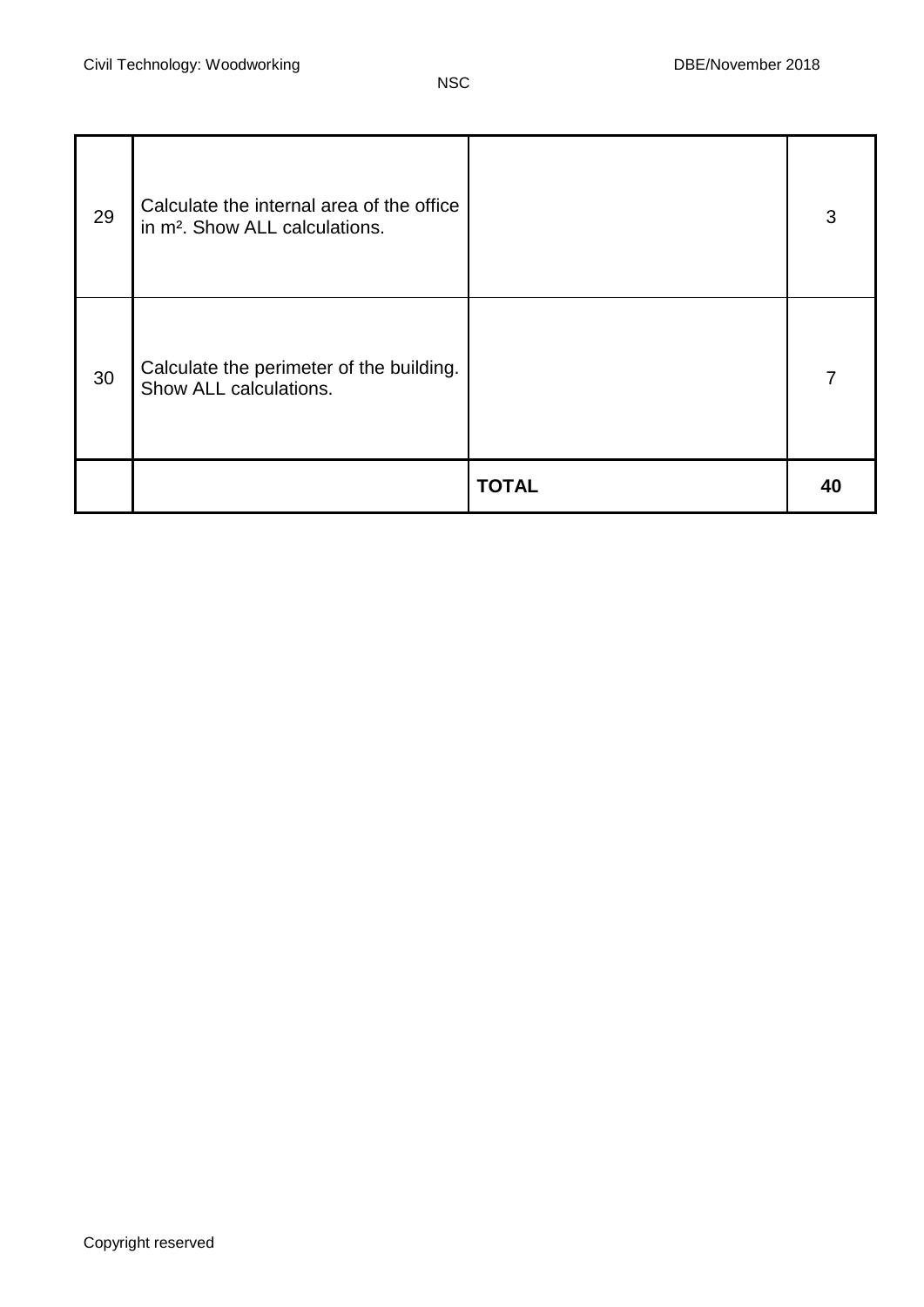| <b>EXAMINATION NUMBER:</b> |  |  |  |  |  |  |  |
|----------------------------|--|--|--|--|--|--|--|
|                            |  |  |  |  |  |  |  |
| <b>CENTRE NUMBER:</b>      |  |  |  |  |  |  |  |

#### **ANSWER SHEET 3.5**

| A | B | C | D                                                                        |
|---|---|---|--------------------------------------------------------------------------|
|   |   |   | Internal measurements of long walls:                                     |
|   |   |   | $=$                                                                      |
|   |   |   | Length of wall plates needed:                                            |
|   |   |   |                                                                          |
|   |   |   | Number of purlins needed                                                 |
|   |   |   | Number of purlins = Length of rafter<br>$+1$<br>Distance between centres |
|   |   |   |                                                                          |
|   |   |   | =                                                                        |
|   |   |   | purlins                                                                  |
|   |   |   |                                                                          |
|   |   |   |                                                                          |

(8)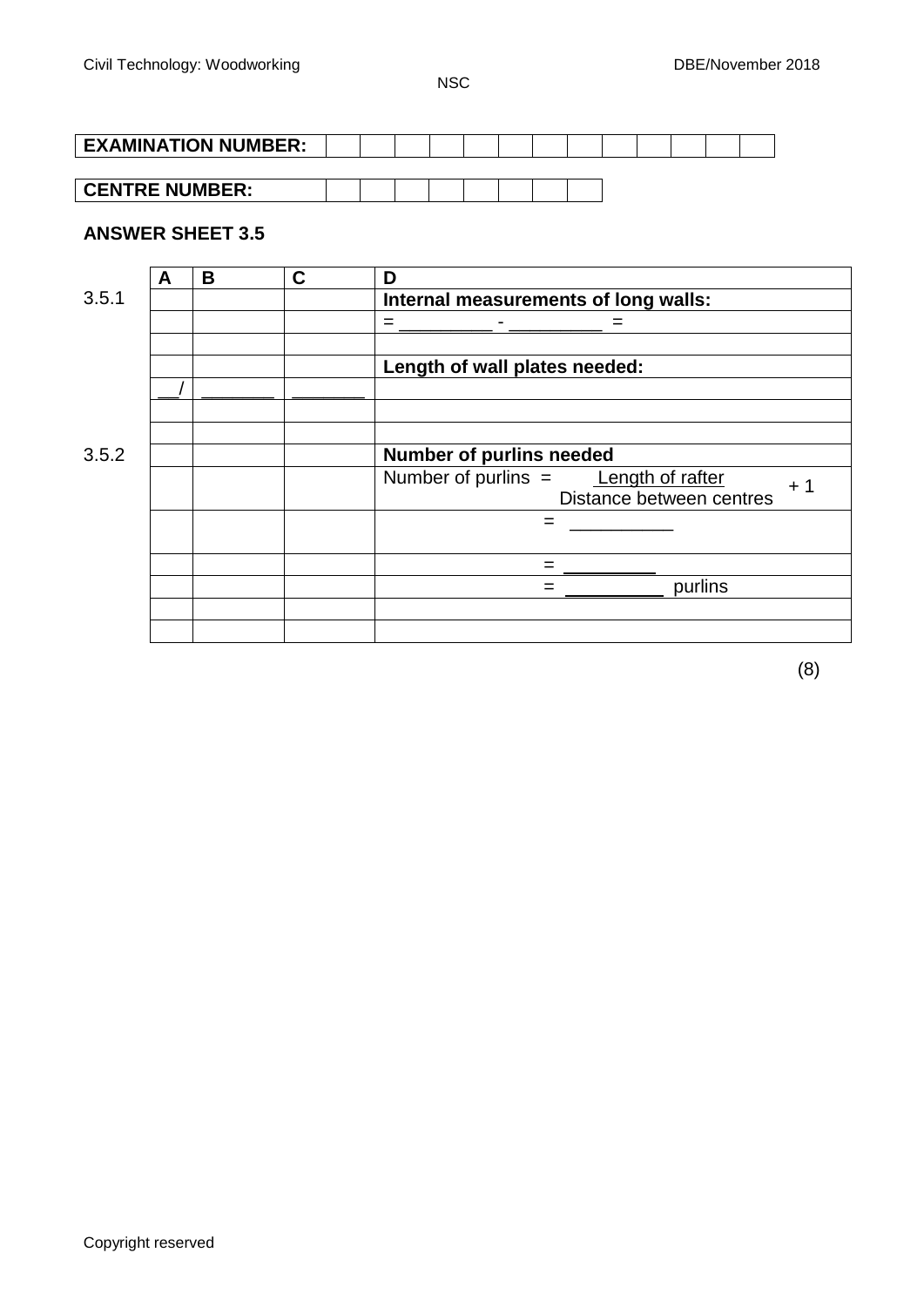**NSC** 

 $\overline{\phantom{a}}$  $\overline{1}$ 

 $\mathbf{I}$ 

 $\overline{\phantom{a}}$  $\overline{\phantom{a}}$  $\overline{\phantom{a}}$ 

| <b>EXAMINATION NUMBER:</b> |  |  |  |  |  |  |  |
|----------------------------|--|--|--|--|--|--|--|
|                            |  |  |  |  |  |  |  |
| <b>CENTRE NUMBER:</b>      |  |  |  |  |  |  |  |
| <b>ANSWER SHEET 5.9</b>    |  |  |  |  |  |  |  |

| <b>ASSESSMENT CRITERIA</b> | <b>MARK</b> | <b>CANDIDATE'S</b><br><b>MARK</b> |
|----------------------------|-------------|-----------------------------------|
| Span                       |             |                                   |
| Wall plates                |             |                                   |
| Rafters                    |             |                                   |
| Ridge beam                 |             |                                   |
| Slope of roof              |             |                                   |
| <b>TOTAL:</b>              |             |                                   |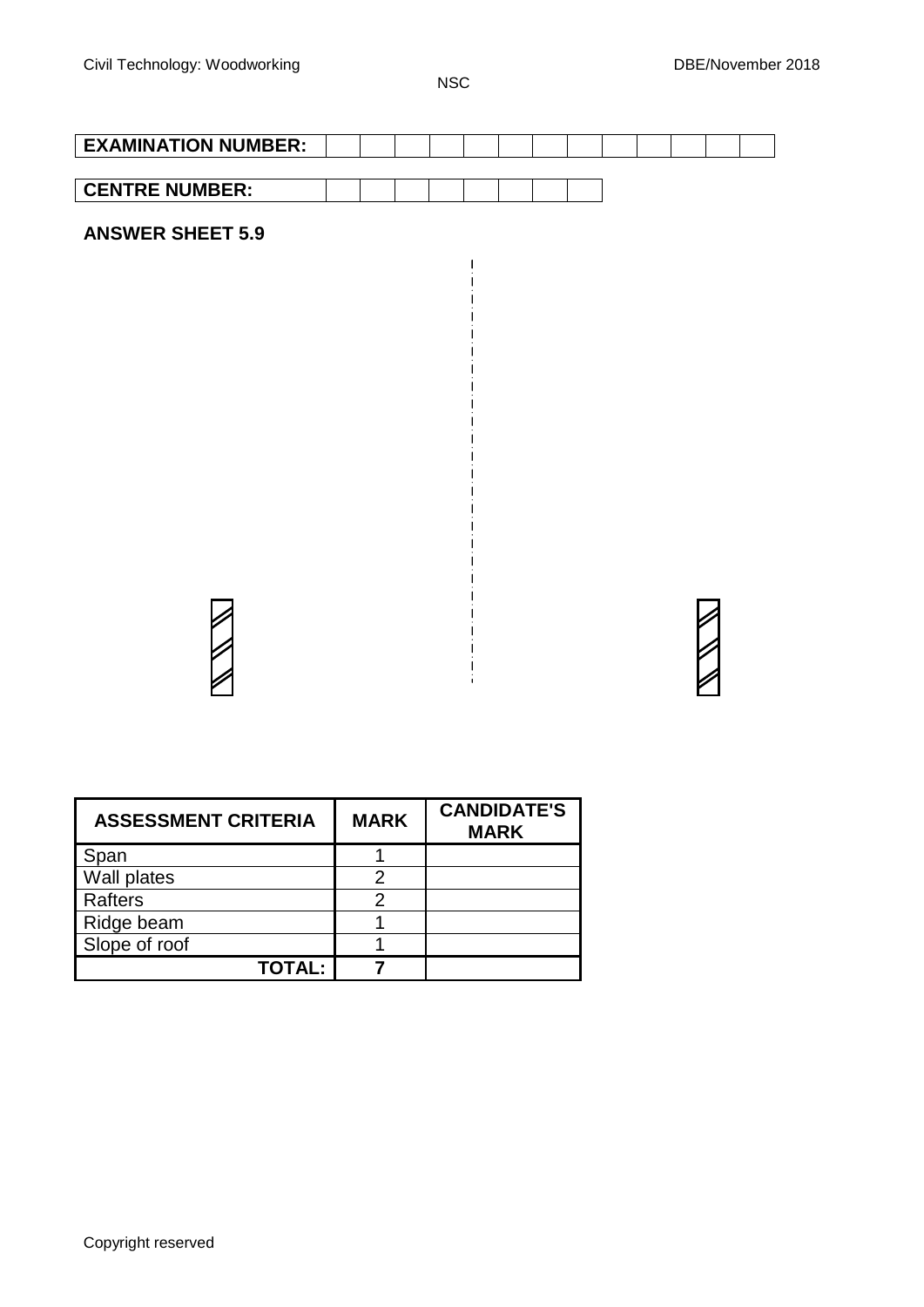| <b>EXAMINATION NUMBER:</b> |  |  |  |  |  |  |  |
|----------------------------|--|--|--|--|--|--|--|
|                            |  |  |  |  |  |  |  |
| <b>CENTRE NUMBER:</b>      |  |  |  |  |  |  |  |

## **ANSWER SHEET 6.3**



# **DRAWING NOT TO SCALE**

| <b>ASSESSMENT CRITERIA</b> | <b>MARK</b> | <b>CANDIDATE'S</b><br><b>MARK</b> |
|----------------------------|-------------|-----------------------------------|
| ONE one-brick pier         |             |                                   |
| <b>NGL</b>                 |             |                                   |
| Ant guard                  |             |                                   |
| <b>Bearer</b>              |             |                                   |
| Joist                      |             |                                   |
| Floor boards               |             |                                   |
| <b>TOTAL:</b>              |             |                                   |